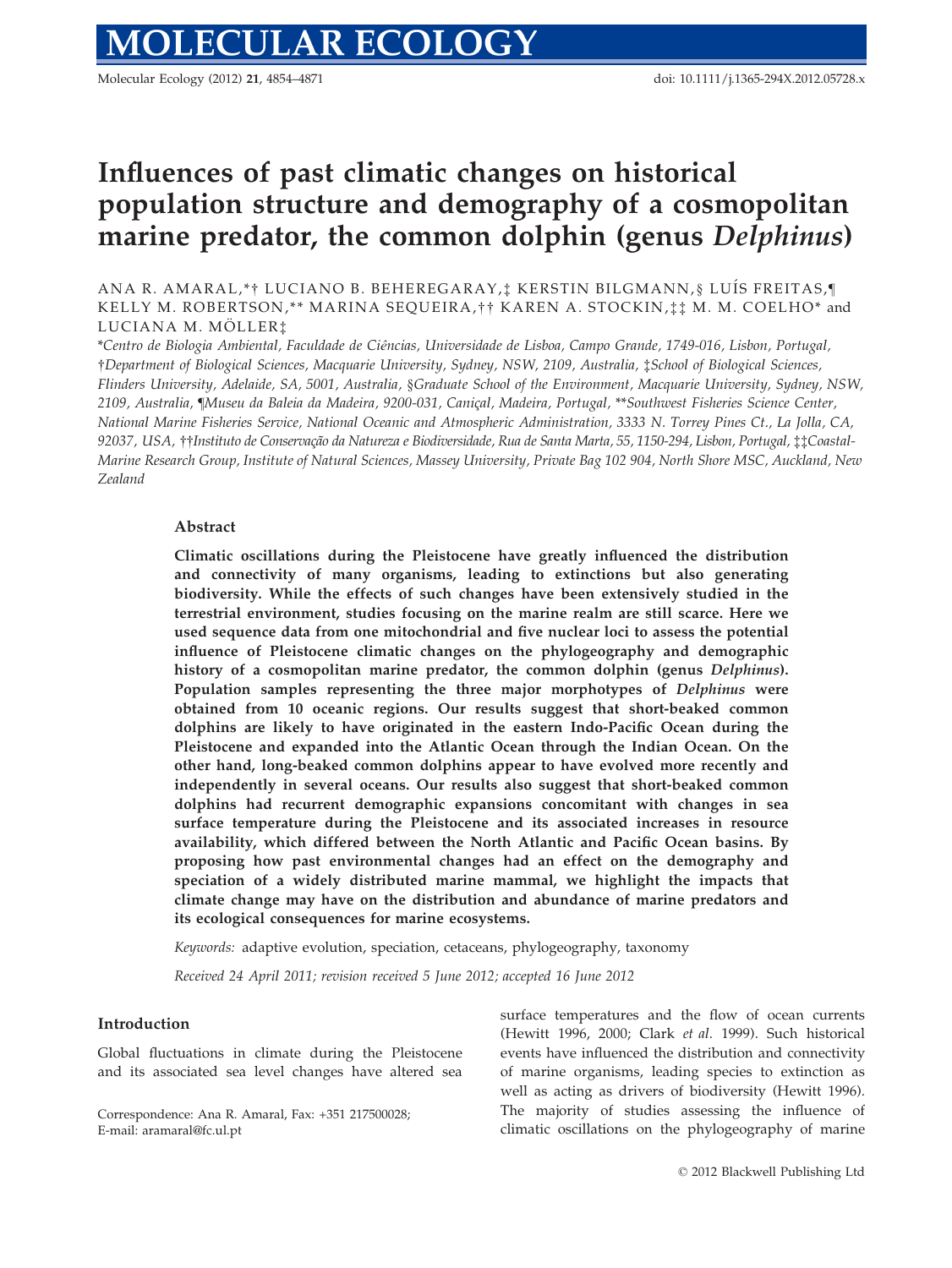organisms have so far been conducted either at regional spatial scales (e.g. Banguera-Hinestroza et al. 2010; Taguchi et al. 2010) or in species with larval dispersal (e.g. Larmuseau et al. 2009; Lopez et al. 2010). In contrast, such studies are rare in actively dispersing marine predators, particularly those distributed over a global scale (but see Pastene et al. 2007).

Cetaceans are a group of marine mammals that radiated from their terrestrial ancestors around 53 Ma (Arnason et al. 2004). Patterns of ocean restructuring during climatic oscillations in the Oligocene and Miocene have been suggested to account for the radiation of extant cetacean species (Steeman et al. 2009). Throughout their evolutionary history, dietary specializations are thought to have lead to ecomorphological diversity (Slater et al. 2010) as well as to convergent evolution (Natoli et al. 2004, 2006), particularly in the Delphinidae, which is the most speciose family of marine mammals (LeDuc 2009). Within the Delphinidae, the subfamily Delphininae includes the recently evolved and closely related polytypic genera Tursiops, Stenella and Delphinus, whose taxonomy, phylogenetic relationships, phylogeography and evolutionary history are still under debate (e.g. LeDuc et al. 1999; Natoli et al. 2004, 2006; Caballero et al. 2008; Möller et al. 2008).

Common dolphins (genus Delphinus) are widely distributed and abundant small cetaceans that present great morphological variability throughout their distribution. These dolphins occupy a near top position in the marine food chain and their distribution is thought to be associated with that of their prey and with specific water masses characterized by different temperature regimes (Ballance et al. 2006; Möller et al. 2011; Amaral et al. 2012), including 'upwelling-modified' waters in both tropical (Ballance et al. 2006) and temperate regions (Bilgmann et al. 2008). These 'upwelling-modified' waters are regions of highly variable oceanographic features, characterized by year round or seasonal rising of cool nutrient-rich waters from the bottom of the ocean towards the surface (Au & Perryman 1985).

Common dolphins are currently listed as a species of least concern in the IUCN Red List of Threatened Species, partly owing to the deficit of data, but are included in Appendix II of CITES, which regulates the trade of wildlife products. The rising number of bycatches in various pelagic fisheries has, however, raised concerns regarding the status of some populations (e.g. Bilgmann et al. 2008; Mangel et al. 2010).

Two species and four subspecies are currently recognized within the genus: the short-beaked common dolphin, Delphinus delphis Linnaeus, 1758, distributed in tropical and temperate continental shelf and pelagic waters of the Atlantic, Pacific and Southeast Indian

Oceans (hereinafter referred to as the short-beaked morphotype); the long-beaked common dolphin, Delphinus capensis Gray, 1828, distributed in nearshore tropical and temperate waters of the Pacific and Southern Atlantic Oceans (hereinafter referred to as the long-beaked morphotype); the Arabian common dolphin, D. c. tropicalis van Bree 1971, restricted to the Indian Ocean (hereinafter referred to as the tropicalis form); and the Black Sea common dolphin, D. d. ponticus Barabash, 1935, restricted to the Black Sea (Perrin 2009).

Previous molecular studies based on mitochondrial DNA (mtDNA) data corroborated the separation of the short- and long-beaked morphotypes occurring in California as two species (Rosel et al. 1994). However, when populations from other regions were analysed, a disagreement between morphological and genetic characters was found (LeDuc et al. 1999; Kingston & Rosel 2004; Natoli et al. 2006; Amaral et al. 2007). A highly divergent mtDNA clade including short-beaked individuals from the Northeast Atlantic and tropicalis individuals from the Indian Ocean was reported (Amaral et al. 2007) and long-beaked populations from the Northeast Pacific and off South Africa showed high levels of differentiation, suggested as an independent evolutionary event and convergence on the same morphotype (Natoli et al. 2006). As for short-beaked populations, patterns of genetic partitioning varied from low levels of differentiation found in the North Atlantic (Natoli et al. 2006; Amaral et al. 2007; Mirimin et al. 2009; Querouil et al. 2010) to fine-scale population structure reported along the eastern (Möller et al. 2011) and southern Australian coasts (Bilgmann et al. 2008; Amaral et al. 2012). However, to the best of our knowledge, no studies to date have investigated the phylogeography of common dolphins in the light of past climatic changes, and biogeographic hypotheses about the origin of Delphinus have not been proposed.

Studies on some cetacean species other than Delphinus have suggested an impact of palaeoceanographic changes on the population history of these animals. For example, an extended period of global warming during the Pliocene has been suggested as a factor triggering speciation of minke whales (Pastene et al. 2007). Likewise, changes in primary productivity during the Pleistocene glaciations, and related abundance of prey, are thought to have shaped the phylogeography of the dusky dolphin (Harlin-Cognato et al. 2007). The Northern Hemisphere glaciations are also thought to have influenced the demography and phylogeography of the harbour porpoise (Taguchi et al. 2010) and the whitebeaked dolphin (Banguera-Hinestroza et al. 2010).

Our study aims to assess the influence of climate oscillations during the Pleistocene on the population demography, historical population structure and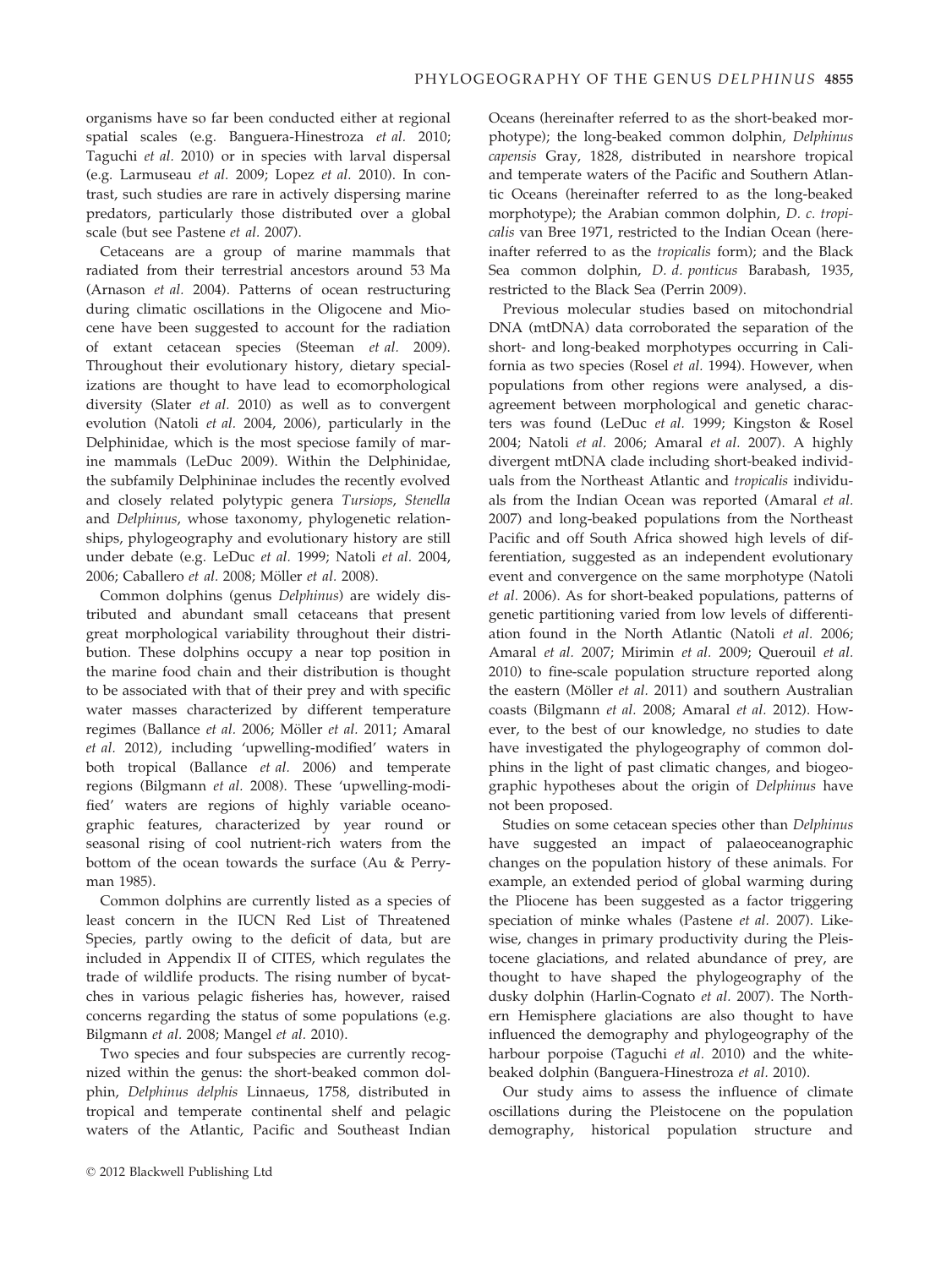| Biogeographic scenario                                                                                                                                        | Predictions                                                                                                                                                                                                                       | Examples                                                                                                                                                                                                                                                                               |
|---------------------------------------------------------------------------------------------------------------------------------------------------------------|-----------------------------------------------------------------------------------------------------------------------------------------------------------------------------------------------------------------------------------|----------------------------------------------------------------------------------------------------------------------------------------------------------------------------------------------------------------------------------------------------------------------------------------|
| Eastern Indo-Pacific origin<br>with subsequent dispersal<br>into Atlantic Ocean via<br>southern Africa                                                        | Atlantic Ocean lineages are less variable and<br>nested within Indo-Pacific Ocean lineages;<br>Atlantic Ocean populations show lower<br>effective population size, and more recent<br>signals of demographic changes              | Fishes (Bremer <i>et al.</i> 1998; Grant & Bowen 2006;<br>Martinez et al. 2006), prawns (Teske et al. 2009),<br>sea turtles (Bowen et al. 1997), sea birds (Avise et al.<br>2000), sharks (Duncan et al. 2006) and dolphins of<br>the genus Stenella (Perrin et al. 1978; Perrin 2007) |
| South Atlantic or South<br>Indian Ocean origin with<br>eastward dispersal towards<br>the Pacific Ocean facilitated<br>by the circumpolar<br>temperate current | Pacific Ocean lineages are less variable and<br>nested within Atlantic and Indian Ocean<br>lineages; Pacific Ocean populations show<br>lower genetic effective population sizes and<br>more recent signals of demographic changes | Many marine organisms in the Southern<br>Hemisphere (see Waters 2008), and dolphins of the<br>genus Cephalorhynchus (Pichler et al. 2001)                                                                                                                                              |

Table 1 Biogeographic scenarios and predictions hypothesized for the origin and dispersal of the genus Delphinus

geographic distribution of common dolphins, a highly mobile marine predator. We test two possible biogeographic scenarios, and associated predictions, for the origin and dispersal of Delphinus, which have been previously proposed for several marine organisms (Table 1).

Our first scenario is an origin in the eastern Indo-Pacific Ocean, with subsequent dispersal into the Atlantic Ocean basin via southern Africa (Table 1, Fig. 5). The dispersal between Indian and Atlantic Ocean basins would be facilitated by the Agulhas current system, which occasionally projects warm water masses westward around South Africa (Peeters et al. 2004). This passage was, however, intermittent, with long-term periods of isolation between the Atlantic and Indian Ocean basins (Peeters et al. 2004), leaving a signal in the mtDNA phylogenies of many marine organisms (examples, Table 1). Our second scenario relates to an origin in the South Atlantic or South Indian Ocean, with eastward dispersal towards the Pacific Ocean, facilitated by the circumpolar temperate west-wind drift ocean current present during the Plio-Pleistocene (Table 1, Fig. 5). This current was established around Antarctica with the opening of the Drake Passage between South America and Antarctica, leading to prevailing eastward currents and winds.

Common dolphins are marine predators with a distribution that is putatively linked with major water masses and pelagic resources (Ballance et al. 2006; Möller et al. 2011; Amaral et al. 2012). Therefore, we hypothesize that the genetic architecture of common dolphin populations may contain signals related to major past changes in oceanographic conditions. The latter might include demographic expansions chronologically associated with Pleistocene changes in sea surface temperature and its related increases in resource



Fig. 1 Map showing sampling locations for the common dolphin populations analysed in this study. (NEPAC, Northeast Pacific; NWATL, Northwest Atlantic; CEATL, Central Eastern Atlantic; SWATL, Southwest Atlantic; SEATL, Southeast Atlantic; WIND, Western Indian Ocean; SEIND, Southeast Indian Ocean; SWPAC\_AUS, Southwest Pacific Australia; SWPAC\_NZ, Southwest Pacific New Zealand).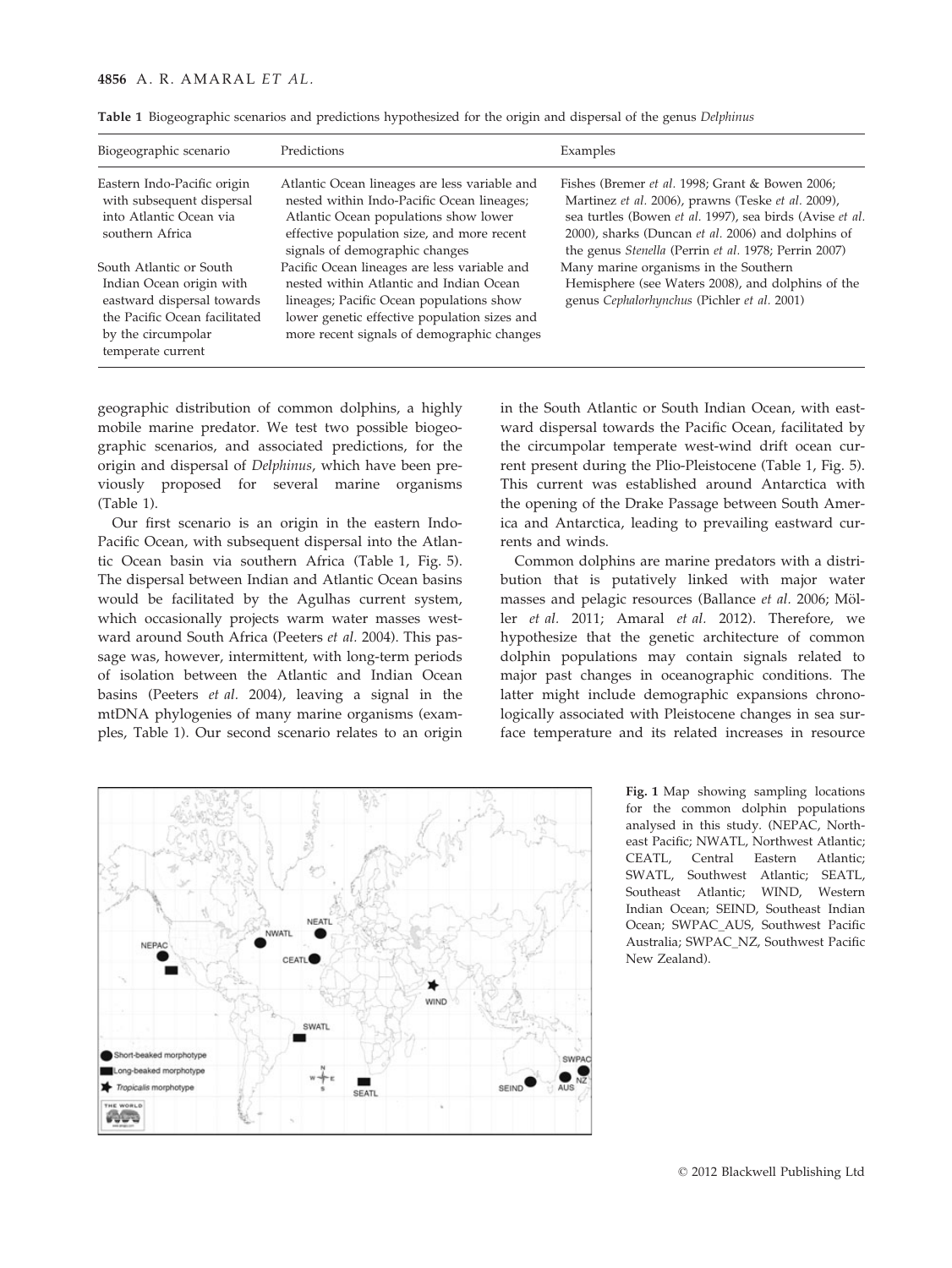availability (Lawrence et al. 2006). An understanding of the phylogeography and historical patterns of common dolphin dispersal will contribute to our knowledge of how glaciations have impacted upon marine populations at a global scale.

## Material and methods

#### Sampling and DNA extraction

In total, we analysed 343 common dolphin samples representing 10 oceanic regions and all main morphotypes of Delphinus (Fig. 1, Table 2). For the short-beaked morphotype, the sampled regions were the Northeast Atlantic (NEATL),  $n = 63$ ; the Central Eastern Atlantic (CEATL),  $n = 21$ ; the Northwest Atlantic (NWATL),  $n = 27$ ; the Northeast Pacific (NEPAC),  $n = 26$ ; the Southwest Pacific,  $n = 41$  (encompassing eastern Australian waters, SWPAC\_AUS) and  $n = 40$  (encompassing New Zealand waters, SWPAC\_NZ) and the Southeast Indian Ocean (southern Australian waters, SEIND),  $n = 27$  (Fig. 1). For the long-beaked morphotype, the sampled regions were the Northeast Pacific,  $n = 40$ ; the Southeast Atlantic (SEATL), off South Africa,  $n = 26$ (these samples are here classified as long-beaked following Samaai et al. (2005) and P. Best (pers. comm.)); and the Southwest Atlantic (SWATL), off Brazil,  $n = 7$ . Finally, for the *tropicalis* form,  $n = 25$ , samples were obtained from the Arabian Sea in the Western Indian Ocean (WIND). Tissue samples were obtained either from stranded animals or from dart biopsying live animals and preserved in 99% ethanol. About 144 samples from NWATL, NEPAC, SEATL and WIND were received from the Southwest Fisheries Science Center, Marine Mammal and Turtle Research Sample Collection (SWFSC-NOAA, La Jolla, CA, USA) as extracted DNA. DNA from remaining samples was extracted from muscle or skin tissue using either a standard proteinase K and two phenol-chloroform-isoamyl extractions (Rosel & Block 1996), or a salting-out method (Sunnucks & Hales 1996).

## DNA sequencing

 $mtDNA$ . The cytochrome  $b$  gene was amplified and sequenced (1121 bp) using primers on the transfer RNA (tRNA) genes for the 343 samples (GenBank Accession Numbers JX264568–JX264703; Data deposited in the Dryad repository: doi:10.5061/dryad.3pf37). The L-strand primer was on tRNA glutamine (L14724, 5′-TGACTTGAARAACCAYCGTTG 3′) and the Hstrand primer on tRNA threonine (5′CCTTTTCCGGT-TTACAAGAC 3′) (LeDuc et al. 1999). The thermocycle profile and PCR conditions used are described in Amaral et al. 2007. The PCR products were cleaned by adding 0.5 U of shrimp alkaline phosphatase and 5 U of exonuclease I and incubating at 37 °C for 30 min and 80 °C for 15 min. Both strands were directly sequenced (BigDye Terminator CycleSequencing; Applied Biosystems) on an ABI 3730 automated sequencer. All sequences obtained were aligned using the software Sequencher, version 4.2 (Gene Codes Corporation).

Nuclear loci. Three anonymous nuclear loci developed from Delphinus delphis [Del\_12, Del\_15 and Del\_18 (Amaral et al. 2010)] and two introns [CHRNA1 (Roca et al. 2001) and PLP (Lyons et al. 1999)] were PCR amplified and sequenced for a subset of the samples, which comprised 90 common dolphin specimens (shortbeaked morphotype: NE Atlantic,  $n = 9$ ; CE Atlantic,  $n = 10$ ; NW Atlantic,  $n = 9$ ; SW Pacific Australia,  $n = 6$ , SW Pacific New Zealand,  $n = 10$ ; NE Pacific,  $n = 11$ , SE Indian,  $n = 5$ ; long-beaked morphotype: SE Atlantic,  $n = 7$ ; SW Atlantic,  $n = 7$ ; NE Pacific,  $n = 11$ ; tropicalis form: W Indian,  $n = 5$ ) (GenBank Accession Numbers JX205962–JX206411; Data deposited in the Dryad repository: doi:10.5061/dryad.3pf37) (Table 2). The PCRs were performed in  $25 \mu L$  mixture containing  $10-100$  ng DNA, 0.2 mm each dNTP, 0.3 µm each primer, 1 U Taq Polymerase and  $1 \times$  Taq buffer. PCR products were cleaned, sequenced and aligned as above. To obtain all alleles for each nuclear locus, we used the Bayesian approach implemented in Phase 2.1.1 (Stephens et al. 2001; Stephens & Donnelly 2003). The default settings

Table 2 Molecular markers sequenced for this study with information on the number of base pairs sequenced, variable sites and total haplotypes and nucleotide substitution models obtained using jModeltest

| Marker       | Length (bp) | Variable sites | Total haplotypes | Model              |
|--------------|-------------|----------------|------------------|--------------------|
| Cytochrome b | 1121        | 192            | 175              | $TRN + G (0.418)$  |
| CHRNA1       | 379         | 12             | 26               | $SYM + I (0.9580)$ |
| Del 12       | 801         | 21             | 33               | $K80 + I (0.8878)$ |
| $Del_15$     | 746         | 20             | 33               | $TIM + I (0.9638)$ |
| Del 17       | 733         | 13             | 21               | $TIM + I (0.9605)$ |
| PLP          | 775         | 13             | 16               | $HKY + I (0.9695)$ |
| Total        | 4555        | 271            | 304              |                    |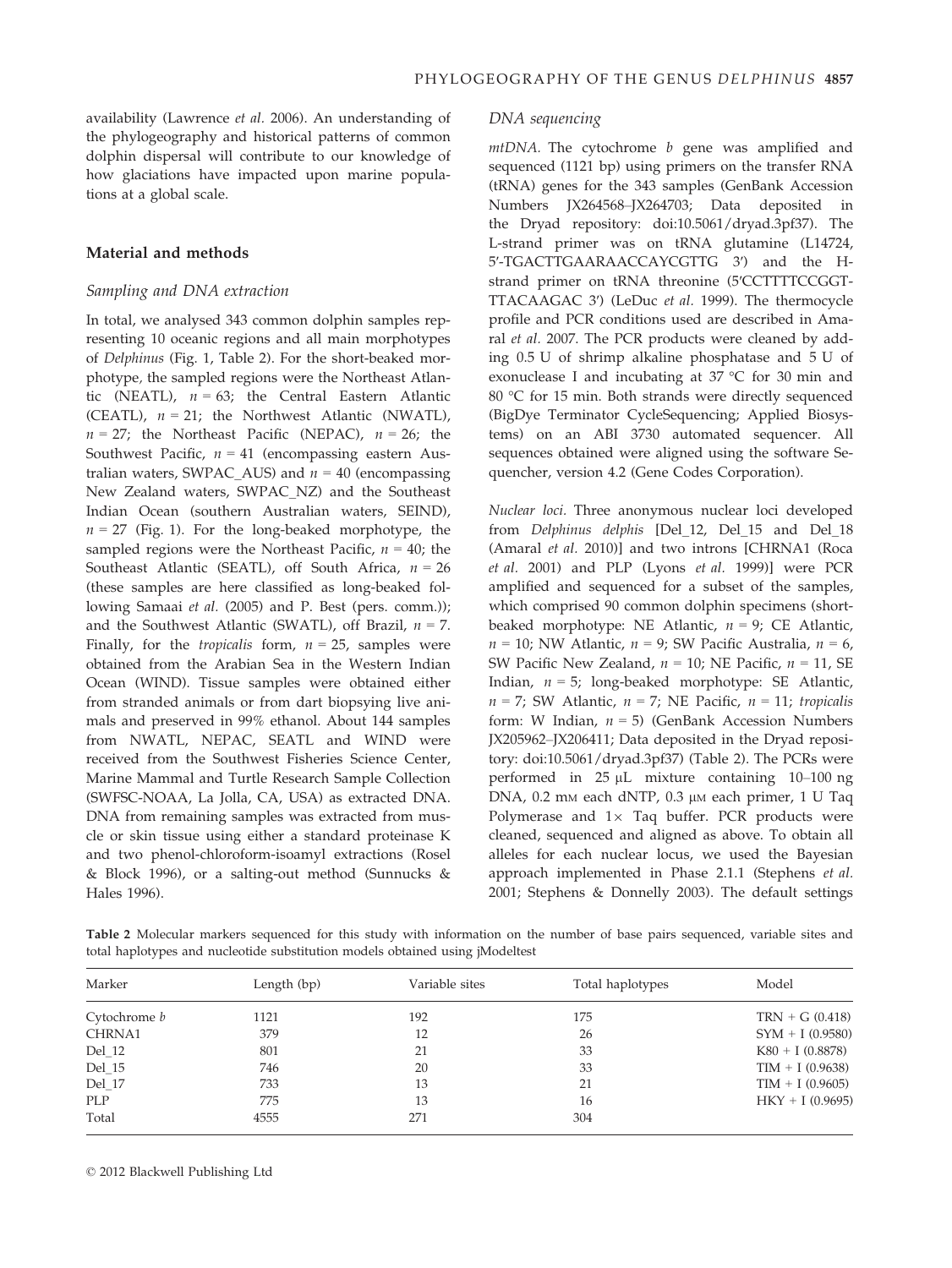were used, except that we only accepted haplotype reconstructions with Bayesian posterior probabilities of  $> 95\%$ . Tests for recombination were performed for each locus using the maximum chi-square test of Smith (1992). For some of the statistical analyses, we used a concatenated nuclear data set generated with the program MESQUITE v. 2.75 (Maddison & Maddison 2007).

## Statistical analyses

Genetic diversity and historical population dynamics. In all analyses, each morphotype occurring in each oceanic region was considered as a putative population. Sequence diversity measures for mtDNA and each nuclear locus (nucleotide and haplotype diversities) were separately estimated in DNAsp v. 5.10.01 (Librado & Rozas 2009).

Mismatch distributions (MMD; Rogers & Harpending 1992) and the demographic parameters  $τ$ ,  $θ$ <sub>0</sub> and  $θ$ <sub>1</sub> were estimated for the mtDNA data set in Arlequin v. 3.5 (Excoffier & Lischer 2010). Goodness of fit was assessed by the sum of square deviations (SSD) and the Harpending's raggedness index (Harpending 1994) between the observed and the expected mismatch with their significance determined by a parametric bootstrap. The Harpending's raggedness index quantifies the smoothness of the observed pairwise difference distribution and a nonsignificant result indicates an expanding population (Harpending 1994). The relationship Tau  $\tau = 2\mu k t$  was used to estimate the time of expansion (*t*), where k is number of nucleotides sequenced and  $\mu$  is the mutation rate per nucleotide. We used the average mutation rate estimated for the delphinid mitochondrial genome,  $9.86 \times 10^{-9}$  substitutions per nucleotide per year (Vilstrup et al. 2011). In addition to the mismatch analysis, we used a coalescent-based multilocus method, the Extended Bayesian Skyline Plot, which takes genealogy into account and is expected to provide a better estimate of demographic history than other methods (Drummond et al. 2005). Moreover, by allowing the analysis of multiple loci, this nonparametric Bayesian MCMC method provides a powerful framework to estimate changes in population size through time (Drummond et al. 2005). Analyses were performed for each putative population using sequence data for the cytochrome b gene and for the five nuclear loci using mutation rates as described above for the cytochrome *b* gene and a rate of  $4.79 \times 10^{-10}$  substitutions per nucleotide site per year for the nuclear loci (averaged substitution rates of seven autosomal nuclear introns, Alter *et al.* 2007).  $10^7$  MCMC generations were run in the program BEAST v. 1.6.1 (Drummond & Rambaut 2007), where this method is implemented. As not all models of nucleotide evolution are available to

choose in BEAST, the HKY model was chosen because it was the most approximate model to those we obtained in jModeltest (Posada 2008) for each locus (Table 2); all other parameters were set as suggested by the authors (Heled & Drummond 2008). Convergence of the MCMC chains was inspected using Tracer v. 1.5 (Rambaut & Drummond 2007) by visually checking the effective sample size (ESS) values.

Population differentiation and phylogeography. Population differentiation was tested by calculating pairwise  $F_{ST}$ using Tamura–Nei distances for both mtDNA and the concatenated nuclear DNA data sets in Arlequin v. 3.5 (Excoffier & Lischer 2010). Significance was tested through 10 000 permutations and multiple tests were adjusted using sequential Bonferroni (Rice 1989). An analysis of molecular variance (AMOVA) was also computed using the following hierarchical levels: (i) all putative populations of short-beaked and long-beaked morphotypes; (ii) short-beaked populations from different ocean basins (i.e. the Atlantic, the Pacific and SE Indian Ocean); and (iii) long-beaked from different ocean basins (i.e. the Atlantic, the Pacific and Western Indian Ocean). Significance was also tested through 10 000 permutations in Arlequin.

Genealogical relationships at the haplotype level were inferred using the median-joining network as implemented in Network v. 4.6.0.0 (Bandelt et al. 1999). Haplotypes were colour-coded according to different morphotypes occurring in each ocean basin, and not according to putative populations, for example, shortbeaked populations from the Atlantic Ocean were all coded with the same colour, as were the short-beaked populations from the Pacific Ocean.

In addition, phylogenetic relationships among the different morphotypes from each oceanic region were estimated using the species tree method implemented in \*BEAST (Heled & Drummond 2010), which runs in BEAST v.1.6.2 (Drummond & Rambaut 2007). This method estimates species tree under the multispecies coalescent model, which assumes gene trees to be embedded inside a species tree by following the stochastic coalescent process back in time (Heled & Drummond 2010). Individuals were again combined by each oceanic region for each morphotype. Stenella coeruleoalba (one of the putative sister taxa of Delphinus and Sousa chinensis (the basal taxa of the Delphininae phylogeny)) were used as outgroups (LeDuc et al. 1999). A strict molecular clock model was used for mitochondrial and all nuclear loci following preliminary runs in BEAST, which established no significant deviations from a strict clock (95% high posterior density interval of the posterior distribution included zero). A substitution rate of 0.00986 substitutions per site per lineage per million years was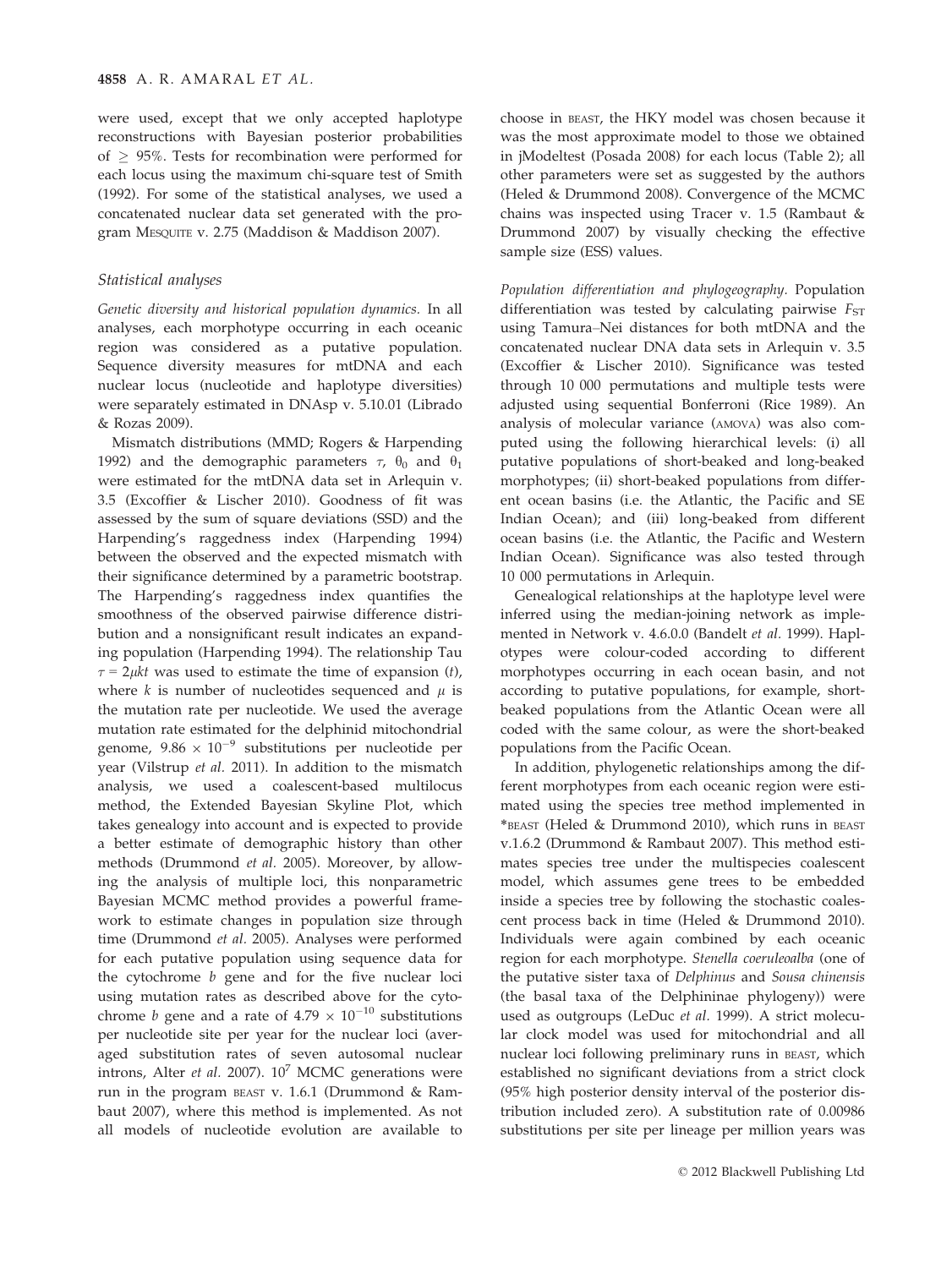used for the mtDNA and the nuclear rate was set as relative to the mtDNA rate. The prior was set to the default option of the program, the Yule process. Three runs of 500 million MCMC generations sampling every 10 000 generations were run and combined using Log-Combiner v. 1.61 after a conservative burnin of 10%. The program TRACER v.1.5 was run to ensure mixing and convergence of the posterior distribution and parameters by examining ESS. TreeAnnotator v.1.6.1 (Rambaut & Drummond 2010) was subsequently used to summarize the obtained trees in a single, consensus tree that represents the posterior distribution.

Population divergence times and migration rates based on mtDNA. The MCMC approach implemented in the program MDIV (Nielsen & Wakeley 2001) was used to obtain estimates of divergence times and migration rates. To minimize the number of pairwise comparisons, we pooled sampled regions for short-beaked and for longbeaked populations that showed no significant genetic subdivision (i.e. those populations with a statistically nonsignificant pairwise  $\varphi_{ST}$ ) into groups (see Results). We pooled the short-beaked populations from NEATL and CEATL into one group, and the long-beaked populations from SWATL and SEATL into another group. These were used as representatives of each morphotype in the Atlantic Ocean. Within the Pacific Ocean, we only considered the short-beaked population from NEPAC for the comparisons, as this population is significantly differentiated from the SWPAC\_AUS and SWPAC\_NZ populations. All other geographic regions and morphotypes were considered individually. The estimated parameters were  $\theta$  ( $\theta = 2N_{\text{eff}}\mu$ ) where  $N_{\text{ef}}$  is the effective population size and  $\mu$  is the mutation rate, M  $(M = 2N_{\text{eff}}m)$  where *m* is the migration rate and *T*  $(T = t/N_{\text{ef}})$  where t is the divergence time. These parameters were obtained using a finite sites model (HKY) to allow for the possibility of multiple mutations per site (Palsboll *et al.* 2004). We ran  $3 \times 10^6$  cycles with a burn-in of  $5 \times 10^5$ . Maximum values for T and M were set at 10 and 40, respectively. Five runs with different random seeds were run for each comparison, giving similar results for all parameters, which suggested that the number of chains used was adequate. Divergence time (t) was calculated as in Brown et al. 2007; using the formula  $t = T^*\theta/(2u)^*g$ . T and  $\theta$  are generated by the program, u is the mutation rate and  $g$  is the generation time. u was calculated as  $2*\mu*k$ , where  $\mu$  is the mutation rate per nucleotide and  $k$  is the length of the sequence. As above,  $9.86 \times 10^{-9}$  substitutions per nucleotide site per year were the mutation rate used for the cytochrome b gene (Vilstrup et al. 2011). An approximate generation time of 7 years was considered since it is within the range of the age of sexual maturity

described for female common dolphins for the Pacific and Atlantic oceans (Murphy et al. 2009; Perrin 2009).

## Results

## Genetic diversity

Haplotype and nucleotide diversities for the mtDNA were high for most populations, with short-beaked populations from the Pacific Ocean showing higher diversity than those from the Atlantic Ocean (Table 3). In comparison, long-beaked common dolphins showed low diversity for all populations, except SWATL for which we had a small sample size. For the nuclear loci, after phasing of heterozygous sites, the final data set comprised 900 alleles. The five nuclear loci were polymorphic across the entire data set but not for every surveyed putative population sampled (Table 3). Overall, levels of haplotypic and nucleotide diversity at nuclear loci were lower than for the cytochrome b (Table 3). Although sample size was smaller for the nuclear data set, it is unlikely that this affected levels of diversity observed. The short-beaked populations from the Pacific Ocean showed the highest nucleotide diversity in CHRNA1 and PLP (0.00721 for SWPAC\_NZ and 0.00166 for NEPAC, respectively) (Table 3).

# Population differentiation, genealogical and phylogenetic relationships

Pairwise  $F_{ST}$  values based on cytochrome  $b$  and on the concatenated nuclear loci were concordant, showing significant differentiation between most putative populations (Table S1, Supporting information). Overall, high differentiation was found between long-beaked and short-beaked populations. High differentiation was observed between all pairwise long-beaked population comparisons. On the other hand, significant pairwise divergence was found between short-beaked populations across different oceans, but low or no differentiation was detected between populations from the same oceanic region or in close geographic proximity (e.g. between CEATL and NEATL ( $\varphi_{ST}$  = 0.0167, P > 0.05 for mtDNA and 0.039,  $P > 0.05$  for nuDNA) and between SWPAC\_AUS and SWPAC\_NZ ( $\varphi_{ST} = 0.0048$ ,  $P > 0.05$ ) for mtDNA and 0.0155,  $P > 0.05$  for nuDNA)).

The AMOVA analyses showed significant genetic structure among all populations for all molecular markers (Table 4). For the cytochrome  $b$  gene, no significant differences between oceans were detected for short-beaked and long-beaked populations ( $\varphi_{CT} = 0.0299$ ,  $P = 0.1682$ ;  $\varphi_{CT} = 0.5642$ ,  $P = 0.1634$ , respectively). By contrast, for the nuclear loci data set, significant differences were found between oceans for the short-beaked populations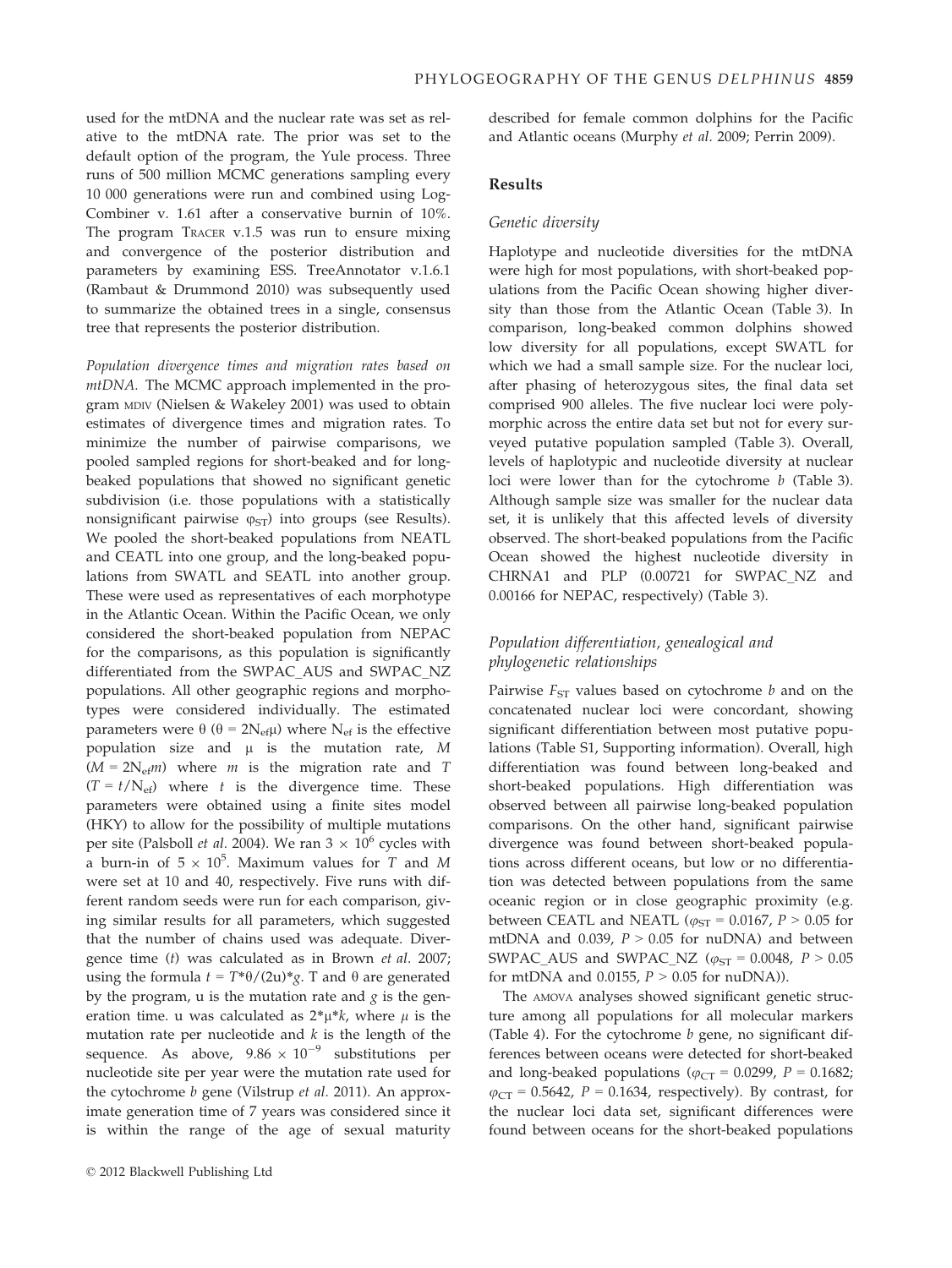|               | sity; $\pi$ , nucleotide diversity                                                 |                     |                    |                     |                   |                    |                     |                    |                     |                     |                   |                     |
|---------------|------------------------------------------------------------------------------------|---------------------|--------------------|---------------------|-------------------|--------------------|---------------------|--------------------|---------------------|---------------------|-------------------|---------------------|
|               |                                                                                    | Short-beaked        |                    |                     |                   |                    |                     |                    |                     | Long-beaked         |                   | tropicalis form     |
| Marker        | <b>Statistics</b>                                                                  | NEATL               | <b>CEATL</b>       | <b>ATL</b><br>NN)   | NEPAC             | SWPAC AUS SWPAC NZ |                     | <b>GEIND</b>       | NEPAC               | <b>SEATL</b>        | SWATL             | WIND                |
| mtDNA         | $\geq$                                                                             | S                   | $\overline{c}$     |                     | 26                | $\overline{+}$     | $\overline{40}$     | 27                 | $\mathbb{Q}$        | $^{26}$             | N                 | 25                  |
|               | $\bar{\gtrsim}$                                                                    | 26                  | $\equiv$           | $^{18}$             | S                 | 27                 | $\overline{31}$     | $\overline{18}$    | $\approx$           | $\circ$             |                   |                     |
|               | Hd                                                                                 | $0.911 \pm 0.023$   | $0.833 \pm 0.005$  | $0.960 \pm 0.021$   | $0.991 \pm 0.013$ | $0.948 \pm 0.0007$ | $0.988 \pm 0.008$   | $0.969 \pm 0.017$  | $0.755\,\pm\,0.057$ | $0.809\,\pm\,0.058$ | $0.286 \pm 0.196$ | $0.587\pm0.110$     |
|               |                                                                                    | $0.005 \pm 0.0007$  | $0.003 + 0.0004$   | $0.005 + 0.0003$    | $0.009 + 0.0008$  | $0.007 + 0.0005$   | $0.009 \pm 0.0006$  | $0.005 \pm 0.0007$ | $0.004 + 0.0007$    | $0.006 \pm 0.0010$  | $0.003 + 0.0018$  | $0.005 \pm 0.0016$  |
| <b>CHRNA1</b> | $_{\textrm{\tiny{E}}}$ $\,>\,$ $\stackrel{\textrm{\tiny{E}}}{\sim}$                |                     | $\square$          |                     | $\equiv$          |                    | $\approx$           | $\overline{10}$    | $\equiv$            |                     |                   |                     |
|               |                                                                                    |                     | $\infty$           |                     | $\approx$         |                    | $\overline{10}$     | $\infty$           | LŊ                  |                     |                   |                     |
|               | $\mathbb{H}$                                                                       | $0.837 \pm 0.057$   | $0.821 \pm 0.072$  | $0.745 \pm 0.102$   | $0.848 \pm 0.062$ |                    | $0.889 \pm 0.051$   | $0.711 \pm 0.086$  | $0.623 \pm 0.010$   | $0.626\,\pm0.110$   |                   | $0.867\pm0.107$     |
|               |                                                                                    | $0.004 + 0.0006$    | $0.004 \pm 0.0005$ | $0.004 + 0.0010$    | $0.005 + 0.0008$  |                    | $0.007 + 0.0007$    | $0.006 \pm 0.0007$ | $0.004 + 0.0009$    | $0.002 + 0.0005$    |                   | $0.006 \pm 0.0010$  |
| PLP           | $E \times \overline{\Sigma} \times E \times E \times E \times E \times E \times E$ |                     | $\approx$          |                     | $\equiv$          |                    | $\approx$           | LO <sub>1</sub>    | $\equiv$            |                     |                   | LO <sub>1</sub>     |
|               |                                                                                    |                     |                    |                     | Ġ                 | LO <sub>1</sub>    |                     | $\sim$             |                     |                     |                   |                     |
|               |                                                                                    | $0.366 \pm 0.112$   |                    | $0.209 \pm 0.116$   | $0.801 \pm 0.053$ | $0.742 \pm 0.116$  | $0.537 \pm 0.104$   | $0.356 \pm 0.159$  | $0.593 \pm 0.008$   | $0.495 \pm 0.151$   |                   |                     |
|               |                                                                                    | $0.0005 \pm 0.000$  |                    | $0.0003 \pm 0.0001$ | $0.002 + 0.0003$  | $0.001 + 0.0003$   | $0.0008 \pm 0.0002$ | $0.0005 + 0.0002$  | $0.0009 \pm 0.0002$ | $0.001 + 0.0004$    |                   |                     |
| Del_12        |                                                                                    |                     | $\approx$          | $\circ$             | $\equiv$          | Ó                  | $\overline{10}$     | LO <sub>1</sub>    |                     |                     |                   | LO <sub>1</sub>     |
|               |                                                                                    |                     |                    |                     | $\overline{5}$    | Ġ                  |                     |                    |                     |                     |                   | 3                   |
|               |                                                                                    | $0.810 + 0.070$     | $0.842 \pm 0.057$  | $0.719 \pm 0.078$   | $0.472 \pm 0.125$ | $0.879 \pm 0.060$  | $0.642\pm0.087$     | $0.711 \pm 0.117$  |                     | $0.846\,\pm\,0.074$ | $0.824 \pm 0.078$ | $0.689 \pm 0.104$   |
|               |                                                                                    | $0.003 + 0.0003$    | $0.003 + 0.0005$   | $0.003 + 0.0004$    | $0.001 + 0.0004$  | $0.002 + 0.0004$   | $0.001 + 0.0002$    | $0.002 + 0.0006$   |                     | $0.002 + 0.0004$    | $0.003 + 0.0004$  | $0.002 + 0.0004$    |
| Del_15        |                                                                                    |                     | $\square$          |                     | Ξ                 |                    | $\approx$           | LC)                |                     |                     |                   |                     |
|               |                                                                                    |                     |                    |                     |                   |                    |                     |                    |                     |                     |                   |                     |
|               |                                                                                    | $0.889 + 0.047$     |                    |                     |                   |                    |                     |                    | $0.727 \pm 0.0077$  | $0.758 \pm 0.1160$  |                   |                     |
|               |                                                                                    | $0.003 + 0.0006$    |                    |                     |                   |                    |                     |                    | $0.003 + 0.0007$    | $0.003 + 0.0006$    |                   | $\circ$             |
| Del_17        |                                                                                    |                     |                    |                     |                   |                    | $\overline{10}$     |                    |                     |                     |                   | LO <sub>1</sub>     |
|               |                                                                                    |                     |                    |                     |                   |                    |                     |                    |                     |                     |                   |                     |
|               | Hd                                                                                 | $0.693 + 0.0860$    |                    |                     |                   |                    |                     |                    |                     |                     |                   | $0.200 + 0.1540$    |
|               | $\approx$                                                                          | $0.0017 \pm 0.0004$ |                    |                     |                   |                    |                     |                    |                     |                     |                   | $0.0006 \pm 0.0000$ |

Table 3 Indices of genetic diversity and neutrality tests for common dolphin populations: N, number of individuals sequenced; Nh, number of haplotypes; Hd, haplotype diver-Table 3 Indices of genetic diversity and neutrality tests for common dolphin populations: N, number of individuals sequenced; Nh, number of haplotypes; Hd, haplotype diver-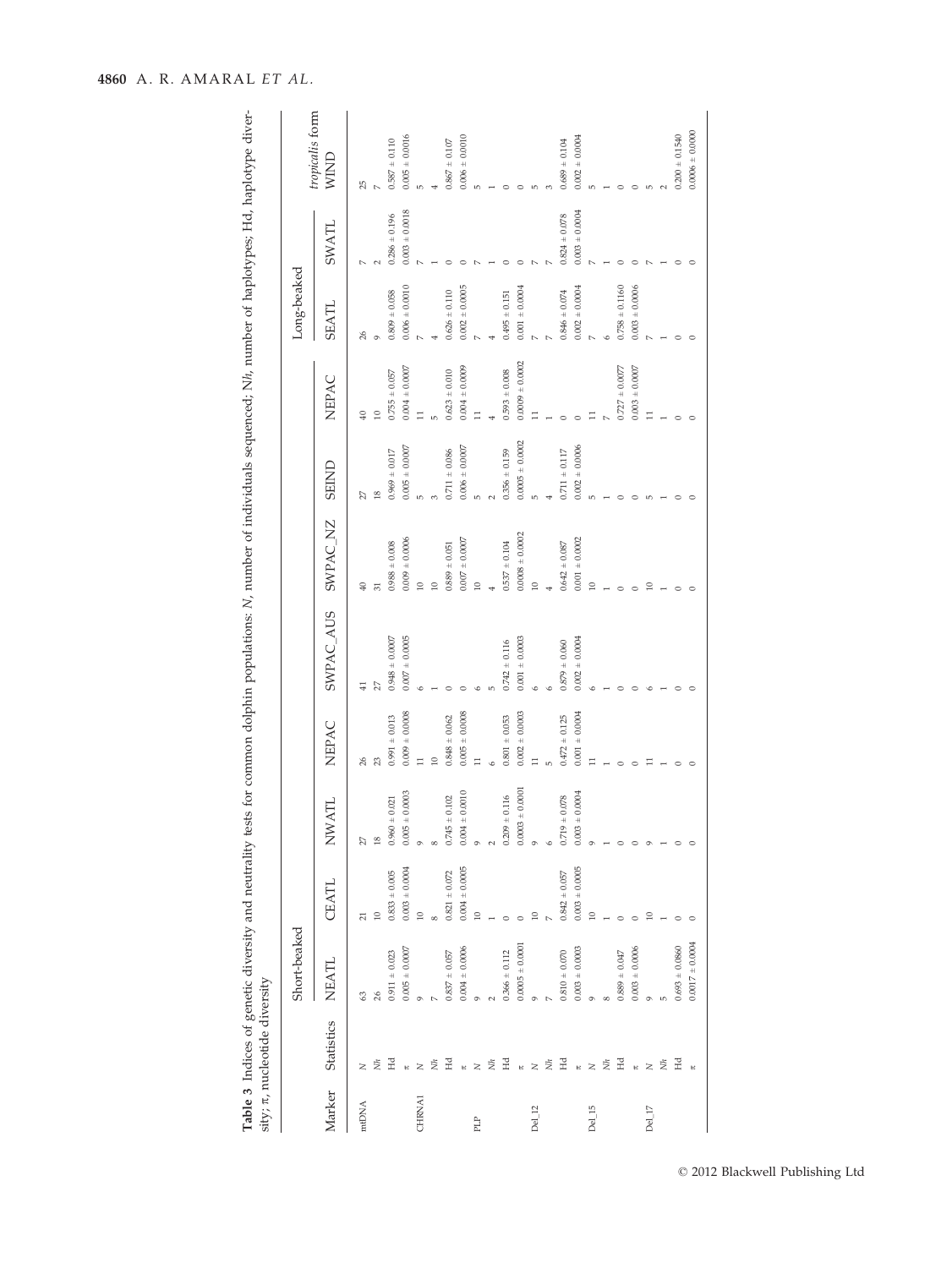| <b>Table 4</b> Results from analysis of molecular variance (AMOVA) of population structure in common dolphins obtained for the cyto-       |
|--------------------------------------------------------------------------------------------------------------------------------------------|
| chrome b gene (mtDNA) and for the concatenated nuclear loci (nuDNA). Statistically significant values are highlighted in bold. $\phi_{ST}$ |
| among populations within groups; $\phi_{CT}$ , populations among groups; $\phi_{SC}$ , among populations within groups                     |

|       | Comparison levels         | Source of variation             | % variation | φ-statistics         | $\boldsymbol{P}$ |
|-------|---------------------------|---------------------------------|-------------|----------------------|------------------|
| mtDNA | All populations           | Among populations               | 30.48       |                      |                  |
|       |                           | within populations              | 69.52       | $\phi_{ST} = 0.305$  | < 0.001          |
|       | Short-beaked ocean basins | Among oceans (ATL, PAC, SEIND)  | 2.99        | $\phi_{CT} = 0.030$  | 0.168            |
|       |                           | Among populations within oceans | 7.92        | $\phi_{SC} = 0.082$  | < 0.001          |
|       |                           | Within populations              | 89.08       | $\phi_{ST} = 0.109$  | < 0.001          |
|       | Long-beaked ocean basins  | Among oceans (ATL, PAC, WIND)   | 56.48       | $\phi_{CT} = 0.565$  | 0.163            |
|       |                           | Among populations within oceans | 1.90        | $\phi_{SC} = 0.044$  | 0.129            |
|       |                           | Within populations              | 41.62       | $\phi_{ST} = 0.584$  | < 0.001          |
| nuDNA | All populations           | Among populations               | 20.4        |                      |                  |
|       |                           | within populations              | 79.6        | $\phi_{ST} = 0.204$  | < 0.001          |
|       | Short-beaked ocean basins | Among oceans (ATL, PAC, SEIND)  | 7.98        | $\phi_{CT} = 0.080$  | 0.014            |
|       |                           | Among populations within oceans | 2.84        | $\phi_{SC} = 0.031$  | 0.027            |
|       |                           | Within populations              | 89.18       | $\phi_{ST} = 0.108$  | < 0.001          |
|       | Long-beaked ocean basins  | Among oceans (ATL, PAC, WIND)   | $-23.21$    | $\phi_{CT} = -0.232$ | 0.838            |
|       |                           | Among populations within oceans | 60.6        | $\phi_{SC} = 0.492$  | < 0.001          |
|       |                           | Within populations              | 62.62       | $\phi_{ST} = 0.374$  | < 0.001          |



Fig. 2 Median-joining network of cytochrome b gene haplotypes of common dolphins. Circle size is proportional to the number of individuals exhibiting the corresponding haplotype. Each geographical region and morphotype within each haplotype is coloured according to the legend. Length of lines is proportional to the number of mutational steps separating haplotypes. White circles indicate missing, intermediate haplotypes. Sb, short-beaked morphotype; Lb, long-beaked morphotype; Tropicalis, tropicalis morphotype.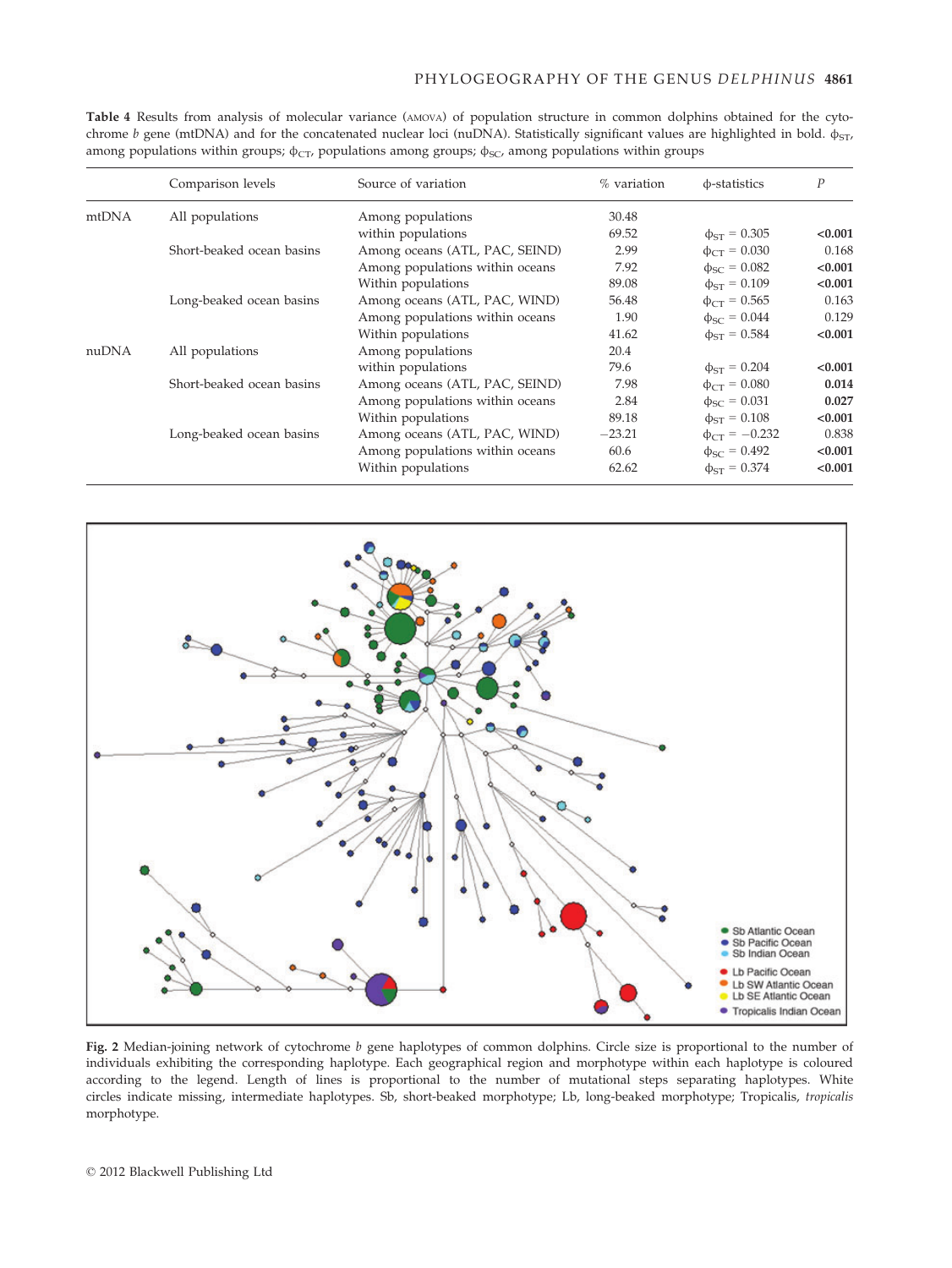

Fig. 3 Species tree phylogeny of combined mitochondrial and nuclear data sets estimated with the \*BEAST method. Bayesian posterior probability values are above nodes. NEATL, Northeast Atlantic Ocean; CEATL, Central Eastern Atlantic Ocean; NWATL, Northwest Atlantic Ocean; SEATL, Southeast Atlantic Ocean; SEIND, Southeast Indian Ocean; SWPACAUS, Southwest Pacific Ocean (Australia); SWPACNZ, Southwest Pacific Ocean (New Zealand); WIND, Western Indian Ocean; NEPAC, Northeast Pacific.

 $(\varphi_{CT} = 0.0798, P = 0.014)$  (Table 4). Significant differences were also found among short-beaked populations within oceans ( $\varphi_{SC}$  = 0.0817, P = 0.000 for mtDNA and  $\varphi_{SC} = 0.0308$ ,  $P = 0.027$  for nuDNA). For the longbeaked populations, only the nuDNA data set supported differentiation within oceans ( $\varphi_{SC} = 0.4918$ ,  $P = 0.000$ ) (Table 4). For the hierarchical level among oceans, a negative value for the variance coefficient was obtained. Negative values in the variance coefficients of AMOVA analysis are usually an artefact of the calculations, where the value is very close to zero and indicate an absence of genetic partitioning in the data.

Genealogical and phylogenetic relationships obtained show complex phylogeographic patterns and no reciprocal monophyly of species or morphotypes (Figs 2, 3 and S1, Supporting information). For the mitochondrial network, most high-frequency haplotypes are clustered together and were mostly sampled in the Atlantic Ocean. This includes short-beaked populations inhabiting the North Atlantic and long-beaked populations inhabiting the South Atlantic. Most haplotypes sampled in the Indian Ocean short-beaked population are also found in this cluster, together with some haplotypes sampled in the Pacific short-beaked populations (NEPAC, SWPAC\_AUS, SWPAC\_NZ). We herein loosely refer to these as the Atlantic/Indian Ocean cluster. Several single-frequency haplotypes from this cluster are nested with the central haplotypes, forming a star phylogeny pattern generally observed in population genealogies impacted by recent demographic expansions. In marked contrast to the cluster described above, most haplotypes sampled in the Pacific short-beaked populations have long branches, are not arranged in star phylogenies and show relatively high divergence from the Atlantic/Indian Ocean cluster. A highly divergent cluster is located at a tip of the network and contains mostly haplotypes that were sampled in short- and long-beaked populations from the Atlantic and Indian Oceans, but also short-beaked individuals from the Pacific Ocean. Long-beaked dolphins from NEPAC show a distinct pattern from those described above. For these animals, most haplotypes form a divergent lineage composed of related haplotypes, except for two that cluster with the tropicalis population from WIND. The remaining haplotypes sampled in the tropicalis population from WIND are found in the Atlantic/SW Pacific-SE Indian cluster, and also in the highly divergent cluster (Fig. 2).

Although the median-joining networks based on nuclear loci are less variable and generally less informative than that obtained with mtDNA, they provide strong support for recent coalescence of lineages in the genus and historical gene flow among morphotypes and species (Fig. S1, Supporting information). Patterns of highfrequency haplotypes that show wide distribution closely linked to low-frequency haplotypes are seen in most networks (Fig. S1, Supporting information). The species tree obtained in \*BEAST placed the long-beaked and shortbeaked populations from NEPAC and the tropicalis population from WIND as basal to all other populations (Fig. 3). Two other clusters were obtained, although they were supported by low posterior probability values. These separate the short-beaked populations from the Southwest Pacific and Southeast Indian Oceans from the short-beaked and long-beaked population from the Atlantic Ocean (Fig. 3).

#### Divergence time estimates

Estimates obtained in the program MDIV varied from 0.036 (0.032–0.085) million years (Ma) (between shortbeaked and long-beaked populations from the Atlantic Ocean) to 1.35 (1.218–2.402) Ma (between short-beaked populations from the Atlantic and Pacific Oceans), indicating that divergences within Delphinus took place within the Pleistocene period (Table 5). The divergence between short- and long-beaked populations from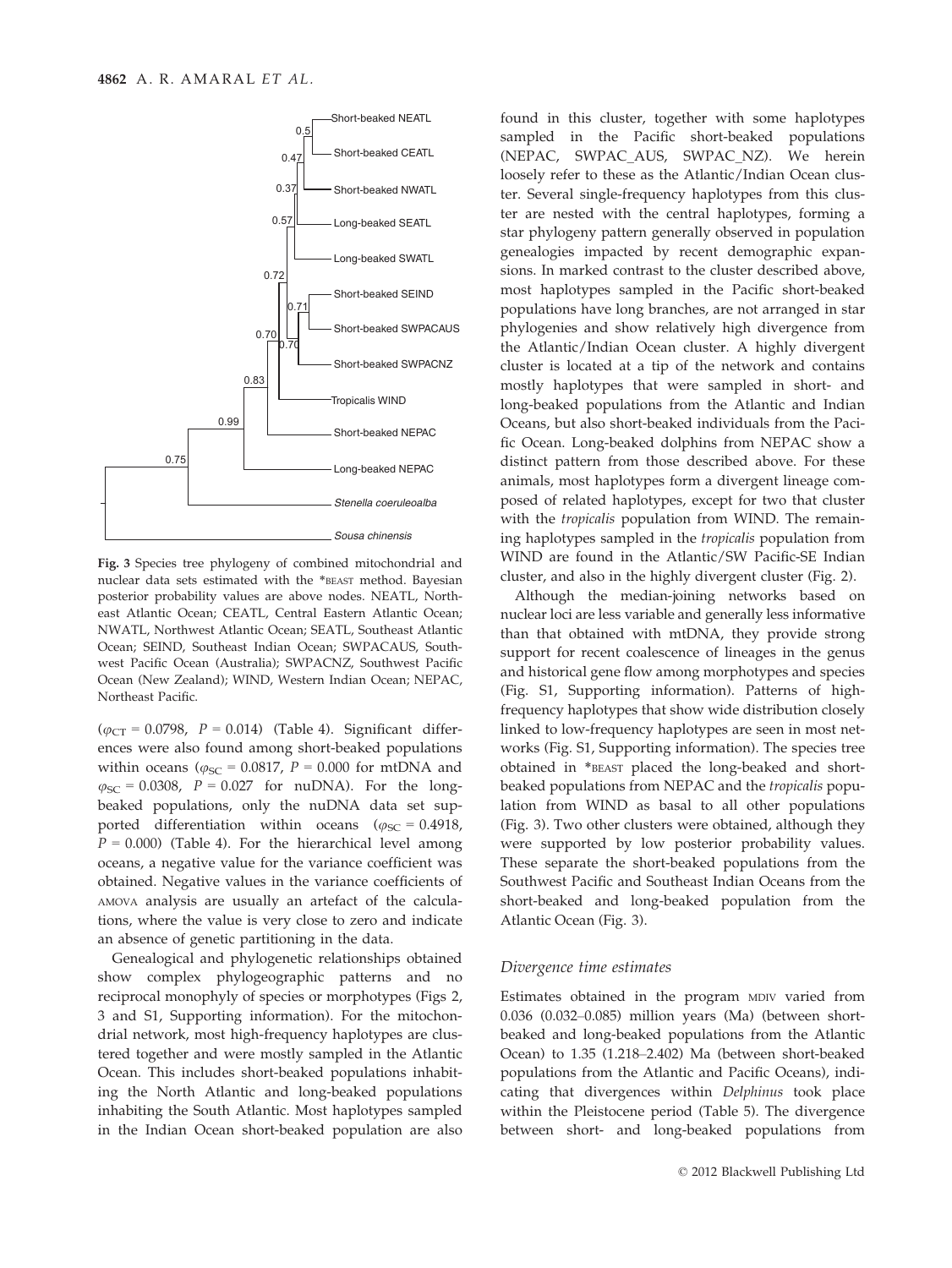Table 5 Divergence times between common dolphin populations obtained in MDIV. Maximum likelihood estimates of divergence times, effective population sizes and migration rates based on the mitochondrial cytochrome b gene [95% credible interval]. θ, effective population size; M (2Nm); T (t/2N). Time divergence values (in million years, Ma) are given for a mutation rate of 9.86  $\times$  10<sup>-9</sup> substitutions per nucleotide site per year and a generation time of 7 years. Question marks indicate parameter values for which the likelihood surface was too flat to enable inference

| Population comparison | $\theta$               | М                  |       | $t$ (Ma)                  |
|-----------------------|------------------------|--------------------|-------|---------------------------|
| SbATL-SbPAC           | 20.305 [18.321-36.123] | $0.600$ [?-3.862]  | 0.420 | 1.350 [1.218-2.402]       |
| SbATL-SbIND           | 11.450 [9.971-20.993]  | $1.620$ [?-8.133]  | 0.160 | $0.290$ $[0.253 - 0.532]$ |
| SbPAC-SbIND           | 25.634 [22.943-48.054] | $1.500$ [?-7.550]  | 0.280 | 1.136 [1.017-2.130]       |
| LbATL-LbPAC           | 2.541 [2.522-7.378]    | $0.180$ [?-0.588]  | 1.680 | $0.676$ [0.671-1.962]     |
| LbATL-TroIND          | 3.670 [3.466-9.712]    | $0.380$ [?-4.546]  | 1.280 | $0.744$ [0.702-1.968]     |
| LbPAC-TroIND          | 2.727 [2.704-7.946]    | $0.480$ [?-6.612]  | 2.100 | $0.908$ [0.899-2.642]     |
| SbATL-LbATL           | 3.779 [3.367-8.983]    | $0.240$ [?-14.392] | 0.060 | $0.036$ [0.032-0.085]     |
| SbPAC-LbPAC           | 17.574 [15.024-31.494] | $0.600$ [?-5.559]  | 0.420 | 1.168 [0.999-2.094]       |

SbATL, short-beaked morphotype from the Atlantic Ocean; SbPAC, short-beaked morphotype from the Pacific Ocean; SbIND, shortbeaked morphotype from the Indian Ocean; LbATL, long-beaked morphotype from the Atlantic Ocean; LbPAC, long-beaked morphotype from the Pacific Ocean.

Table 6 Estimation of time since expansion and demographic parameters using mismatch analysis. Results are provided for each population based on cytochrome b gene

|              | <b>SSD</b> | Hri   | $\theta_0$ | $\theta_1$ |        | $t(9.86 \times 10^{-9})$ |
|--------------|------------|-------|------------|------------|--------|--------------------------|
| mtDNA        |            |       |            |            |        |                          |
| Sb NEATL     | 0.014      | 0.021 | 0.000      | 13.760     | 4.301  | 0.195                    |
| Sb CEATL     | 0.028      | 0.046 | 0.000      | 7.068      | 5.350  | 0.242                    |
| Sb NWATL     | $0.311*$   | 0.008 | 0.000      | 99 999,000 | 0.777  | 0.035                    |
| Sb NEPAC     | 0.005      | 0.009 | 3.683      | 143.203    | 7.666  | 0.347                    |
| Sb SWPAC AUS | 0.005      | 0.013 | 0.000      | 67.969     | 8.881  | 0.402                    |
| Sb SWPAC NZ  | 0.003      | 0.011 | 1.113      | 175.859    | 8.777  | 0.397                    |
| Sb SEIND     | 0.003      | 0.009 | 2.983      | 36.426     | 3.871  | 0.175                    |
| Lb NEPAC     | 0.065      | 0.153 | 0.002      | 4.903      | 19.832 | 0.897                    |
| Lb SEATL     | 0.041      | 0.047 | 0.000      | 9.478      | 6.682  | 0.302                    |
| Tro WIND     | $0.398*$   | 0.191 | 0.000      | 428.125    | 0.000  | 0.000                    |

SSD, sum of the square deviations; Hri, Harpending raggedness index;  $\theta_0$  and  $\theta_1$ , effective population size before and after the population expansion, respectively; τ, time in generations; and t, time of the expansion. Significant results are indicated by a star, \*P > 0.05.

NEPAC was estimated at 1.168 (0.999–2.094) Ma. It should be noted that these estimates may be biased owing to the mutation rate used, generation time and also because MDIV assumes constant and equal population sizes. Nevertheless, the obtained estimates are within the range of values obtained for the divergence of Delphinus from other members of the subfamily Delphininae (e.g. McGowen et al. 2009) and are therefore broadly indicative of the period when each genetic differentiation occurred.

MDIV also generated estimates of the ancestral populations sizes  $(\theta)$  and migration  $(M)$  for all pairwise comparisons (Table 5). Theta values varied from 2.542 to 25.634, with pairwise comparisons with high theta values involving the short-beaked population from the Pacific Ocean. Migration rates were higher between short-beaked populations from the Pacific and Indian Oceans, and lower between the long-beaked populations from the Atlantic and Pacific Oceans. Posterior probability distributions for all parameters estimated are shown in Fig. S2 (Supporting information).

## Demography

As expected based on visual assessment of nuclear and mtDNA genealogies, our statistical framework used to investigate demographic history (i.e. summary statistics, mismatch analysis and Bayesian skyline plots) revealed that most common dolphin populations do not conform with a model of constant size through time. Mismatch analyses supported demographic expansions for almost every short-beaked population analysed, but only for the SEATL long-beaked population (Table 6, Fig. 4). The Bayesian skyline plot analyses, which are coalescent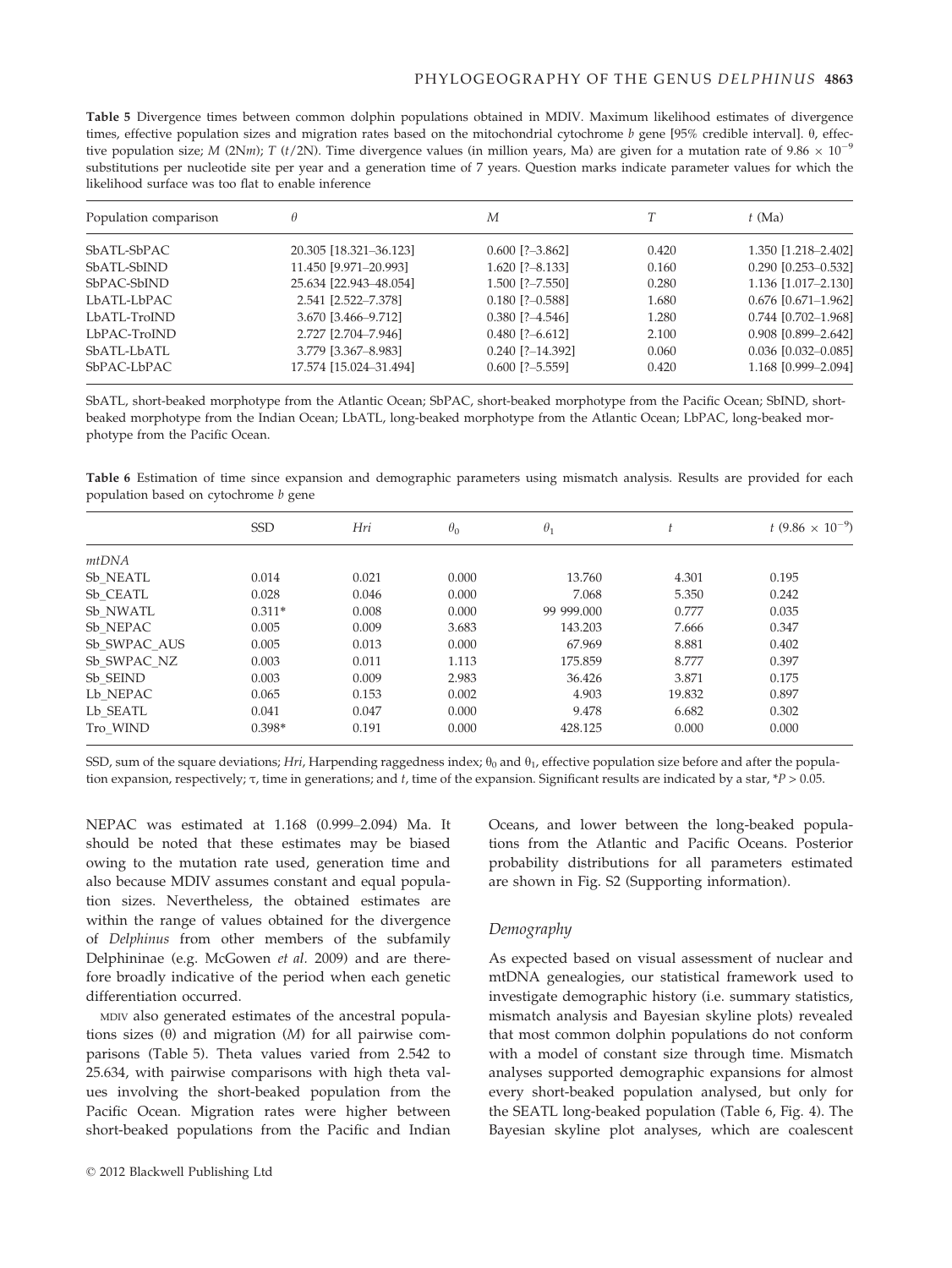

Fig. 4 Historical demography of the common dolphin populations examined in this study. Mismatch distributions obtained with the mitochondrial DNA data set (left) and Extended Bayesian Skyline Plots showing changes in population size through time (Ma) (right).

based and utilized the combined mitochondrial and nuclear data sets, showed very similar results. All skyline plot runs showed an efficient mixing of chains for the several statistics estimated, with ESS higher than 1000. Mismatch distributions and skyline plots showed differences between short-beaked populations from the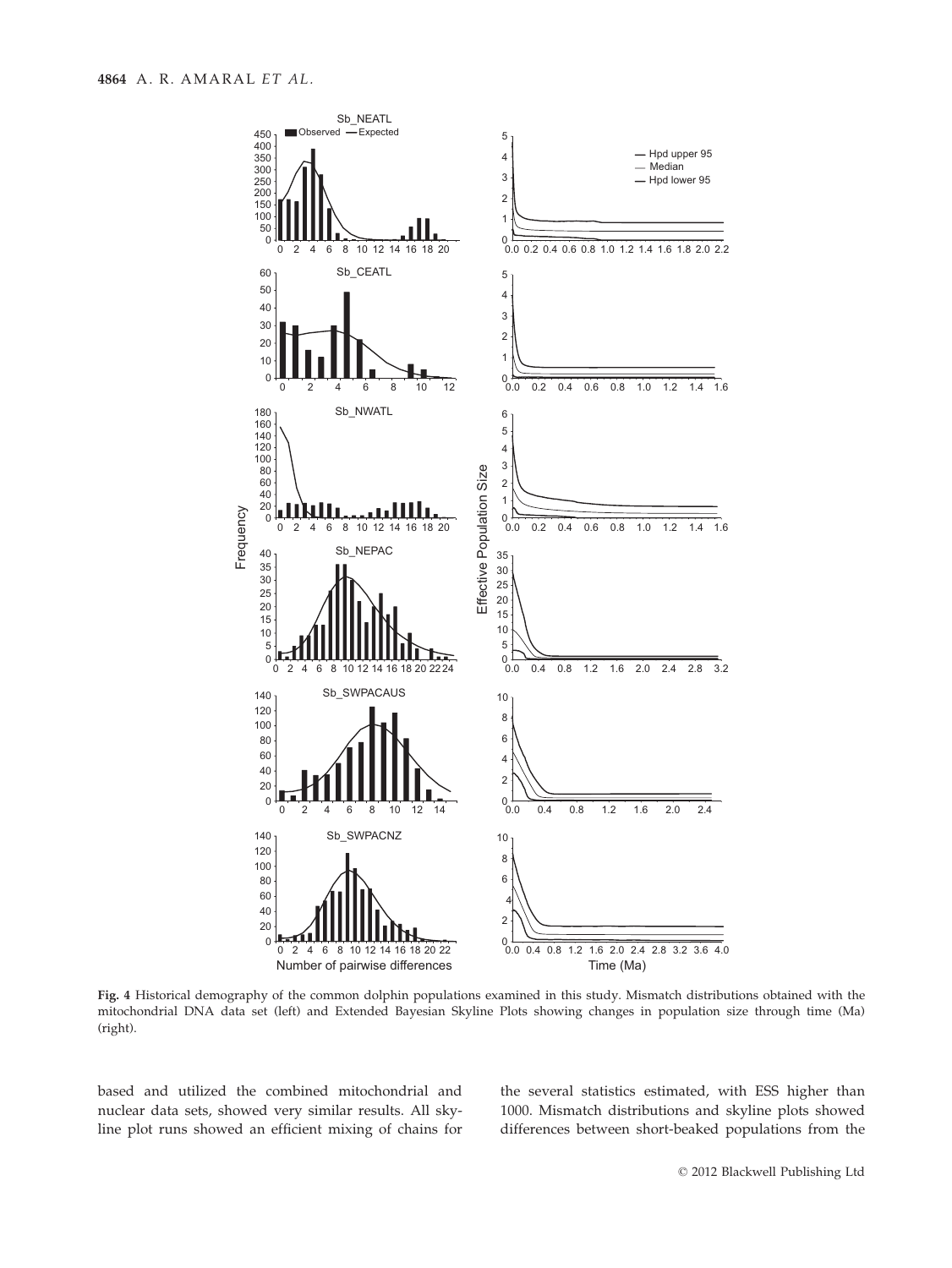

Fig. 4 (Continued)

Pacific and Atlantic Oceans (Fig. 4). Pacific Ocean populations showed older population expansions (starting between 0.35 and 0.40 Ma) when compared to Atlantic populations (starting between 0.24 and 0.30 Ma) (Table 6).

Estimates of effective population size were also different between oceans, being higher for populations inhabiting the Pacific Ocean, and lower for populations inhabiting the Atlantic. These results are concordant with those based on MDIV (Table 5). Long-beaked common dolphin populations showed different demographic patterns. The SEATL population was the only showing a clear sign of expansion in the mismatch distribution and the skyline plot (Fig. 4). The NEPAC population showed a constant population size through time in the skyline plot, a result consistent with the summary statistics (Table 6, Fig. 4). The SWATL population was not analysed owing to the small sample size. The skyline plot for the tropicalis form population from WIND showed an old population expansion that ended at around 0.2 MA,

followed by a population decline that seems to be stabilizing (Fig. 4). In summary, all analyses support the notion that common dolphins are a group of marine predators with young coalescence and multiple localized demographic expansions.

#### Discussion

This study used a multilocus data set to reconstruct the history of diversification and population dynamics of a group of cosmopolitan marine predators, the common dolphins (genus Delphinus). Our analyses indicate that this widely distributed group is composed of very closely related lineages that show young age, rapid morphologic diversification and strong signatures of regional demographic expansions. Here we propose a biogeographic scenario that accounts for the origin of common dolphins and suggest that Pleistocene changes in climate and oceanography influenced the demography, dispersal and speciation in the genus Delphinus.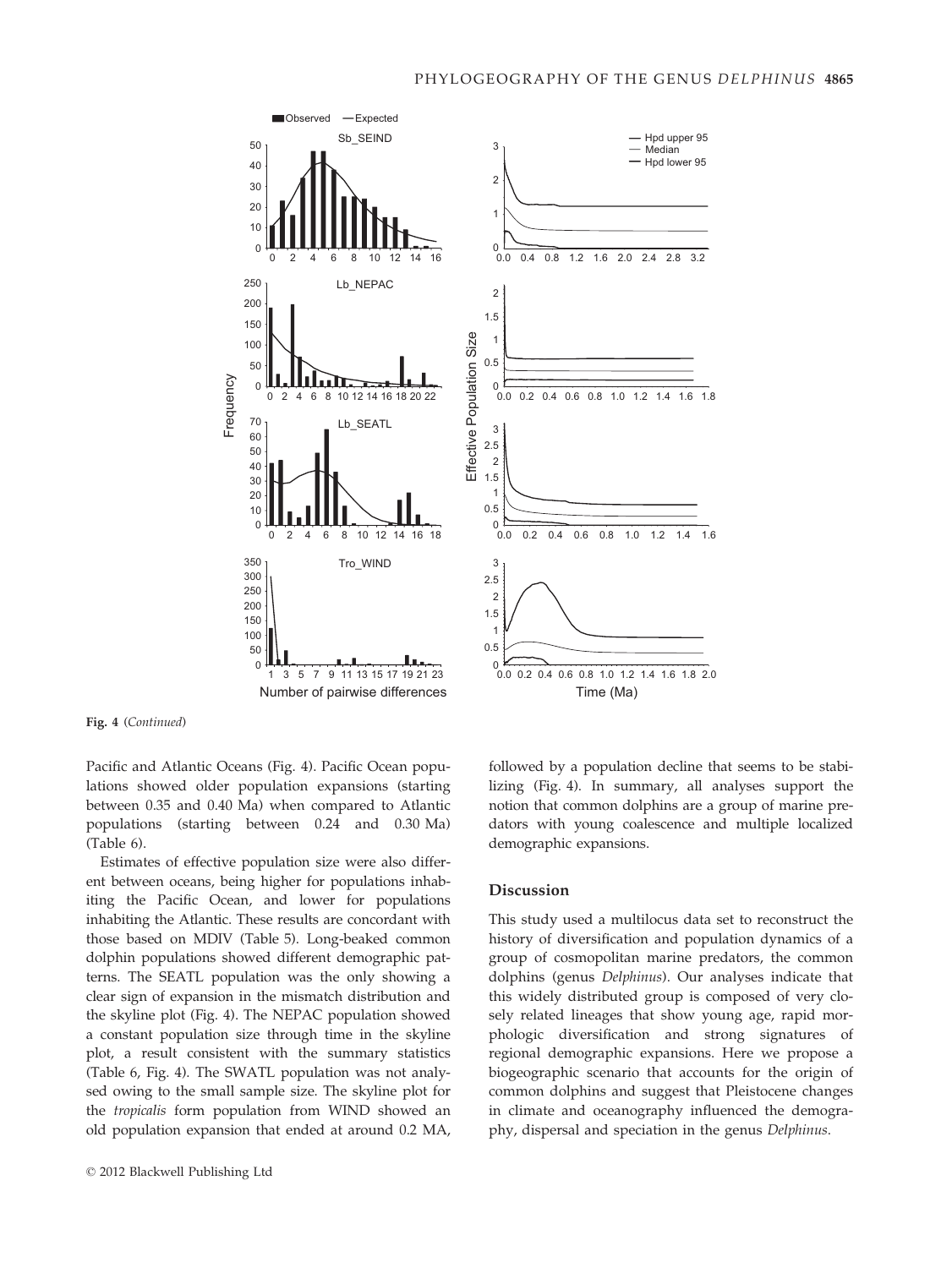

Fig. 5 Map summarizing the proposed origin, expansion and speciation of the genus Delphinus. The different shades of grey and blue illustrate the older (darker) and younger (lighter) populations of the short- and long-beaked morphotypes. Arrows indicate the route of colonization of the short-beaked morphotype. The dash line represents the time of speciation/origin of the long-beaked morphotype in the Northeast Pacific. Blue circles indicate the independent origin of the long-beaked populations in the Atlantic Ocean. Centred arrows represent population expansions with approximate times of expansion obtained with the Extended Bayesian Skyline Plot method in bold. The alternative route of colonization (west-wind drift) is shown in dark grey dashed arrows.

# Origin, range expansion and speciation of common dolphins

Genealogical and phylogenetic relationships obtained with our multilocus data set indicate that the ancestral common dolphin populations are in the Pacific Ocean. Evidence for this hypothesis comes from the unequal frequency and distribution of haplotypes from the Atlantic and the Pacific Oceans in the mtDNA network, and the basal position of short- and long-beaked populations from the Pacific Ocean in the species tree obtained in \*BEAST. We therefore suggest that common dolphins originated in the Pacific Ocean, and most likely in the Northern Hemisphere given the branching order obtained in the species tree. The North Pacific is considered a marine centre of evolutionary origin (Briggs 2003). It has originated biota able to transgress and successfully colonize the Arctic, Atlantic and South Pacific Oceans, and its biota has also remained permeable to invasions by taxa from other regions (Briggs 2003). The dispersal of common dolphins across equatorial waters to the Southern Hemisphere would be facilitated by a cooling of the tropical Pacific during the Pleistocene period (Lindberg 1991; Lee & Poulsen 2005; Lawrence et al. 2006). The climatic fluctuations during

this period and consequent impacts on sea levels, sea temperatures and shoreline configurations are known to have impacted the distribution of several marine organisms (e.g. Taguchi et al. 2010; Liu et al. 2011). Some organisms found glacial refugia, whereas others have dispersed. Our results indicate that, from the Pacific Ocean, common dolphins may have dispersed westerly, into the Indian Ocean and later into the Atlantic Ocean, around the tip of South Africa (Fig. 5). Altogether, these results support the hypothesis we put forward for the origin and dispersal of the genus in the Indo-Pacific region, thus failing to support the alternative scenario of the west-wind drift hypothesis. The presence of haplotypes from the Pacific nested within those from the Atlantic Ocean in the mtDNA median-joining network corroborates this hypothesis (Fig. 2). Moreover, Southeast Indian Ocean haplotypes (SEIND) are mostly grouped with those from the Atlantic, and not dispersed within Pacific haplotypes. This same route of dispersal has been previously described for several marine organisms, from teleost fishes (e.g. Bremer et al. 1998) to marine turtles (Bowen et al. 1997) and sea birds (Avise et al. 2000). In addition, it has also been suggested for the dusky dolphin, Lagenorhynchus obscurus (Harlin-Cognato et al. 2007) and its prey, Engraulis sp.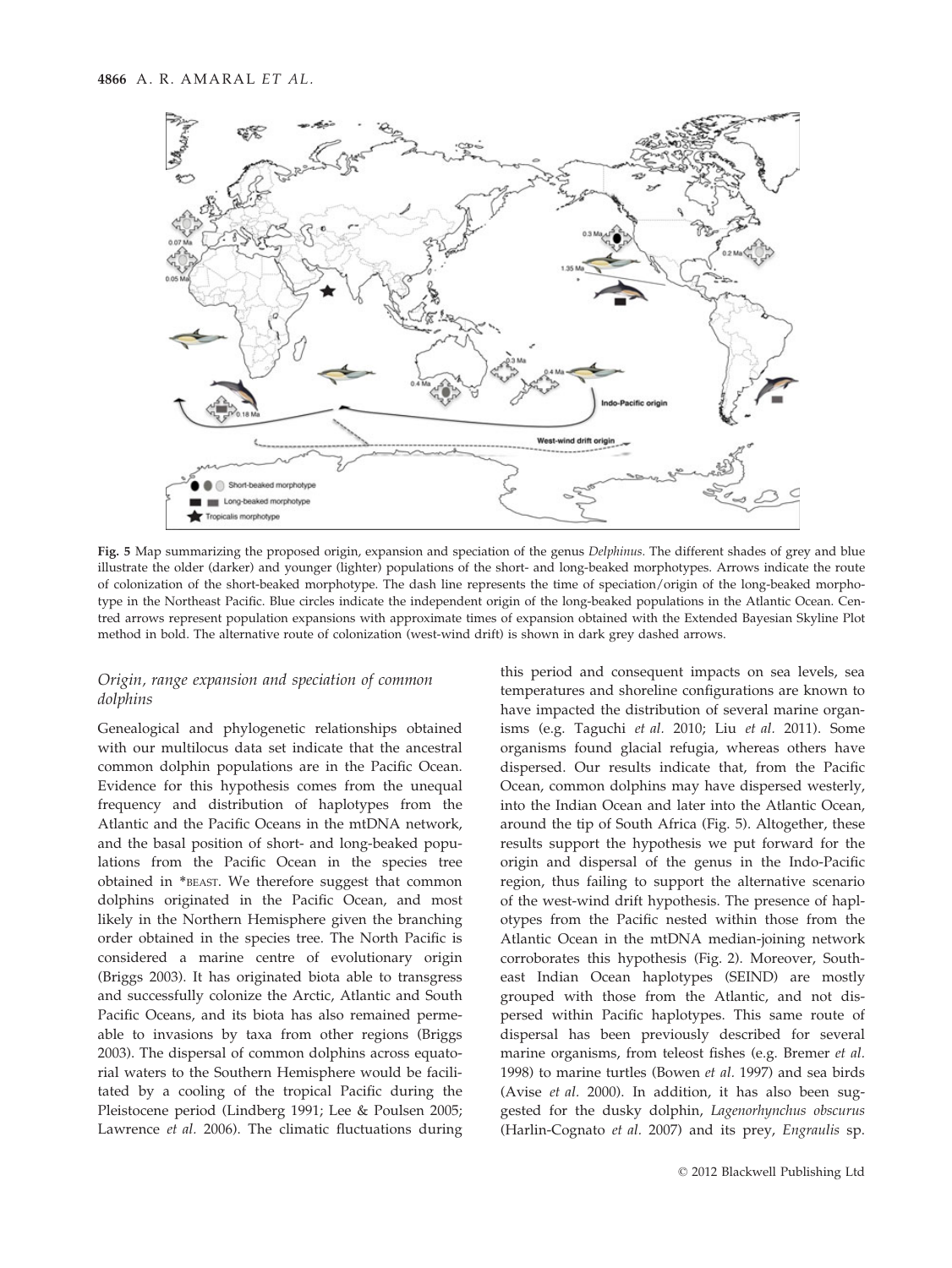(Grant & Bowen 2006), as well as for the species of Stenella (Perrin 2007). In fact, the phylogeography of dusky dolphins correlates to that of Engraulis sp., suggesting that primary productivity and prey abundance are likely to have played a role in the species history (Harlin-Cognato et al. 2007). Common dolphins prey on the same small schooling fish and therefore it is possible that trophic changes may also have played a role in the evolutionary history of the genus.

Although the exact timing of dispersal of common dolphins could not be estimated, according to the values obtained in MDIV, the divergence between short-beaked populations from the Pacific and Atlantic Oceans and from the Pacific and Indian Oceans occurred between 1.13 and 1.35 Ma, indicating that dispersal would have occurred at around this time. These estimates, however, should be considered with caution given the potential violation of the assumption of equilibrium when using MDIV. The divergence time between short- and long-beaked morphotypes inhabiting the Pacific Ocean was also estimated to occur at around 1.2 Ma. This period coincides with the onset of rapid climatic changes and oceanographic shifts that occurred during the mid-Pleistocene. More specifically, this period followed a stage of maximum productivity in the Pacific Ocean owing to a major cooling event (Morley & Dworetzky 1991; Lawrence et al. 2006). The decrease in productivity that followed this period owing to higher temperatures could have led to the dispersal of the short-beaked morphotype to other ocean basins. Concomitantly, it could also have led to niche specialization in more coastal areas that would originate the long-beaked morphotype in the Pacific Ocean. Genetic subdivisions during this period have also been reported for other marine taxa occurring in this region (Harlin-Cognato et al. 2007; Liu et al. 2011). Nevertheless, responses of marine organisms to these fluctuations in sea surface temperature and consequent effects on marine productivity and shoreline configuration have been shown to vary (e.g. Hickerson & Cunningham 2005), even in taxa with similar dispersal potentials (e.g. Marko 2004).

In the Atlantic Ocean, the long-beaked morphotype appears to have evolved much more recently, as indicated by younger estimates of divergence times (0.04 Ma) and the position of haplotypes at the tips of mtDNA and nuclear genealogies (Figs 2, 3 and S1, Supporting information). It has been previously suggested that the long-beaked morphotype evolved independently in different ocean basins through feeding specializations (Natoli et al. 2006). Our results support the hypothesis of independent evolutionary events; however, sampling of additional geographical regions where the morphotypes occur in sympatry is needed.

#### Phylogeography of common dolphins

Overall, despite some differences across loci and methods, we recovered strong signals of demographic expansion for all short-beaked populations. Estimates of the time of population expansion should, however, be interpreted cautiously as departures from the mutation rate may be expected and could cause an error in the estimation. Nevertheless, values obtained can be considered a rough approximation at which period the historical events occurred. Our estimates place all population expansions in the Pleistocene, although the actual ages since expansion differed between Atlantic and Pacific Ocean populations. Older expansions occurred in the Pacific Ocean, which is in agreement with these populations being the oldest. During the Pleistocene period, glaciations in the Northern Hemisphere caused temperature fluctuations that have influenced upwelling systems and consequently favoured the availability of resources, generating episodes of range expansions and contractions, with subsequent fluctuations in population size (Lindberg 1991; Hewitt 2000; Lawrence et al. 2006). This same pattern has also been described for other marine taxa in the Atlantic (e.g. Aboim et al. 2005; Pastene et al. 2007; Larmuseau et al. 2009; Banguera-Hinestroza et al. 2010) and in the Pacific Ocean, including for the harbour porpoise, which population expansions have been estimated to occur at about the same period as in common dolphins (e.g. Diaz-Jaimes et al. 2010; Lopez et al. 2010; Taguchi et al. 2010). By contrast, the North Atlantic was subjected to more severe temperature cycles than the North Pacific during the Pleistocene (Briggs 1974), and this may account for the different patterns of population expansion seen in short-beaked populations inhabiting these two oceans. The long-beaked populations inhabiting the Atlantic and Pacific Oceans also showed different patterns. The SEATL population showed a clear sign of a recent population expansion, which was supported by all methods used. On the contrary, the longbeaked populations from NEPAC did not appear to have experienced demographic expansions according to our analyses. Results obtained for the tropicalis population indicate an older expansion, followed by a population decline. Interestingly, at the estimated time of expansion (~0.5 Ma) there was an extraordinary peak in primary productivity in the Arabian Sea, which has been related to the onset of an intensive meridional overturning in the Atlantic Ocean (Ziegler et al. 2010).

The existence of highly divergent mitochondrial clades in marine animals has been associated with scenarios of vicariance during the Pleistocene—a period in which temperature fluctuations temporarily impeded regional migrations (Graves & McDowell 1995; Bremer et al. 1998; Buonaccorsi et al. 2001; Vinas et al. 2004;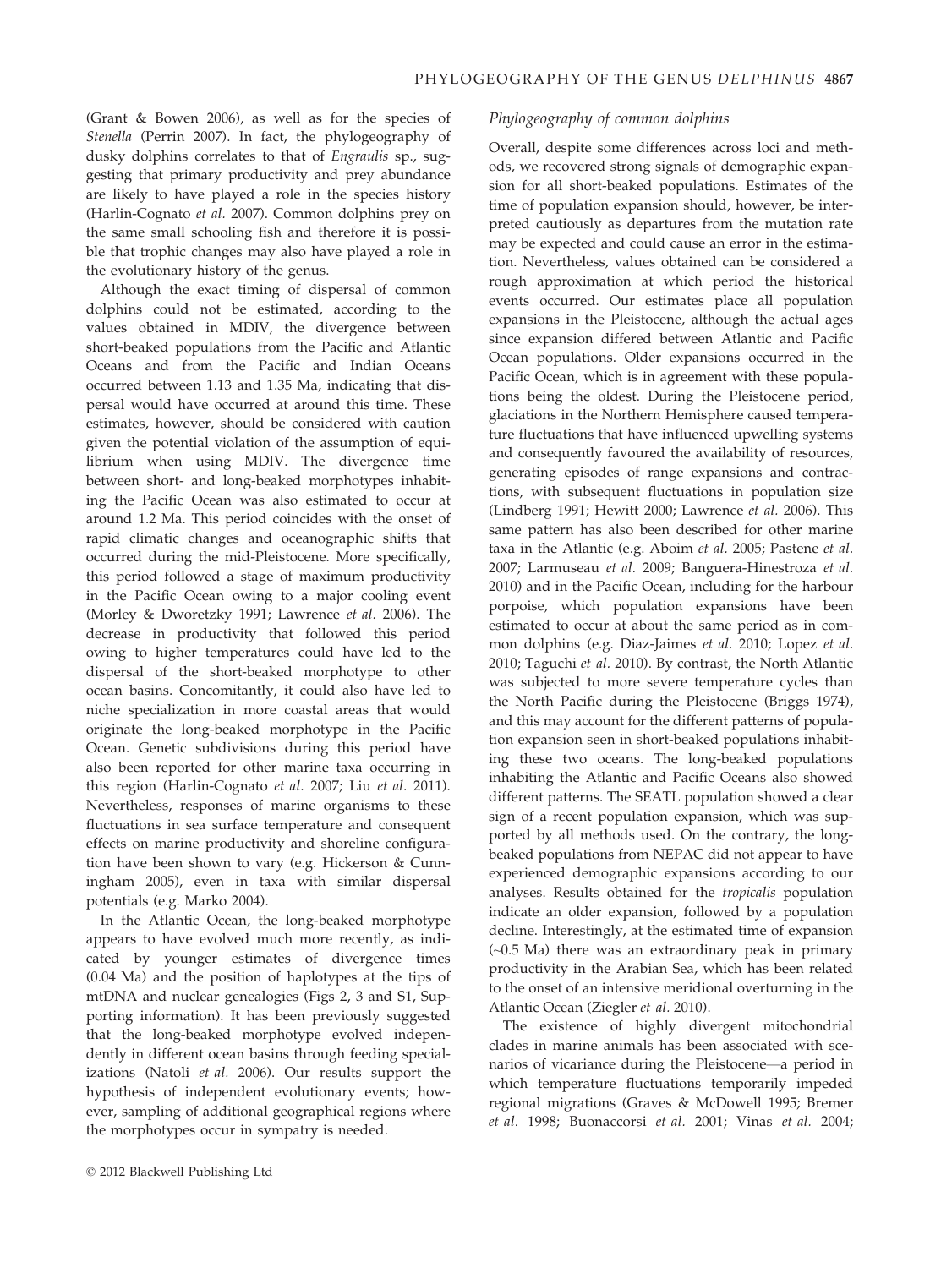Martinez et al. 2006). Secondary contact and subsequent unidirectional migration would result in contemporary asymmetrical distribution of mitochondrial clades (e.g. Bremer et al. 1998; Martinez et al. 2006). The intermittent isolation between the Atlantic and Indo-Pacific Ocean basins during the Pleistocene has been suggested to explain phylogeographic patterns in large migratory bony fishes such as the Atlantic big-eyed tuna (Bremer et al. 1998; Martinez et al. 2006), the Atlantic bonito (Vinas et al. 2004) and swordfishes (Bremer et al. 2005), as well as in hammerhead sharks (Duncan et al. 2006). A similar scenario of vicariance and secondary contact could therefore account for the highly divergent lineage observed in the mtDNA network of common dolphins, where the predominance of haplotypes is from the Atlantic and Indian Oceans.

A common phylogeographic pattern across many widespread teleost fishes and sharks is lower genetic diversity in populations inhabiting the Atlantic Ocean compared to those from the Pacific, as well as significant differences in haplotype frequencies between the two ocean basins (e.g. Vinas et al. 2004; Duncan et al. 2006; Castro et al. 2007). Our analyses have also disclosed a similar pattern among short-beaked common dolphins inhabiting the two ocean basins, indicating a recent colonization of the Atlantic Ocean by taxa originating in more diverse ecosystems, such as the Indo-West Pacific or the North Pacific Ocean (Briggs 2000, 2003). Moreover, temperature fluctuations in the North Pacific were not so drastic as in the North Atlantic during the Quaternary glaciations. First, the Pacific basin is larger and therefore more climatically stable and, second, glaciations were more intense in the North Atlantic (Briggs 1974). These different climatic regimes may therefore account for the markedly different phylogeographic patterns obtained in marine organisms occurring in the Atlantic and Pacific Ocean basins.

# Genetic differentiation within short- and long-beaked morphotypes

In short-beaked common dolphins, fixation indices showed a pattern of higher genetic differentiation across larger geographical scales (e.g. between populations inhabiting different oceans) and lower differentiation among populations inhabiting the same ocean basin. Although including a broader geographic sampling, these results support previous findings (Natoli et al. 2006; Amaral et al. 2012). Nonetheless, AMOVA analyses also supported higher levels of partition for populations within ocean basins for both mitochondrial and nuclear markers. As for long-beaked populations, high levels of differentiation were found at both mitochondrial and nuclear markers, between the populations inhabiting

SEATL and NEPAC, similar to that reported for the mitochondrial control region (Natoli et al. 2006). Although the presently recognized long-beaked common dolphin species (Delphinus capensis) may prove to be invalid, it seems unlikely, despite their close genetic relationship, that all ecologically and morphologically distinct Delphinus populations belong to the same species.

## Conclusion

Using multilocus sequence data from a global sample and analyses based on coalescent and traditional statistical methods, we showed that the phylogeographic history, historical demography and local adaptation of common dolphins are likely to have been influenced by Pleistocene climatic oscillations. We also provided insights into the evolutionary history of the genus Delphinus, showing that the origin and route of dispersal from the Pacific Ocean into the Atlantic Ocean is the most plausible biogeographic scenario. This has also been proposed for other marine organisms such as teleosts, turtles, sharks and sea birds. Finally, our study highlights the role of climate change on the distribution and abundance of marine predators.

#### Acknowledgements

We acknowledge all who kindly provided tissue samples: J. Learmonth (SAC-Scottish Agricultural College and DEFRA), L. Mirimin (University of Cork, Ireland), M. Ferreira (Sociadede Portuguesa de Vida Selvagem); S. Siciliano and J.F. Moura (Marine Mammal Group Study, GEMM-Lagos and FIOCRUZ, Rio de Janeiro, Brazil) and M.C. Oliveira (Instituto Oceanográfico da Universidade de São Paulo). We also acknowledge W. F. Perrin and P. Morin for their comments on the manuscript. Funding was provided by Macquarie University and Fundação para a Ciência e Tecnologia (Portugal) through a PhD grant to A. R. Amaral and by grants to L. Möller, L. Beheregaray (MQ A006162) and K. Bilgmann. Funding to obtain the anonymous loci was provided by the Project PTDC/ BIA-BDE/65110/2006, funded by FCT (Portugal). Statistical analyses were partially conducted using the Computational Biology Service Unit from Cornell University, which is partially funded by Microsoft Corporation. This represents article contribution #45 of the Molecular Ecology Group for Marine Research (MEGMAR).

#### References

- Aboim MA, Menezes GM, Schlitt T, Rogers AD (2005) Genetic structure and history of populations of the deep-sea fish Helicolenus dactylopterus (Delaroche, 1809) inferred from mtDNA sequence analysis. Molecular Ecology, 14, 1343-1354.
- Alter SE, Rynes E, Palumbi SR (2007) DNA evidence for historic population size and past ecosystem impacts of gray whales. Proceedings of the National Academy of Sciences of the United States of America, 104, 15162–15167.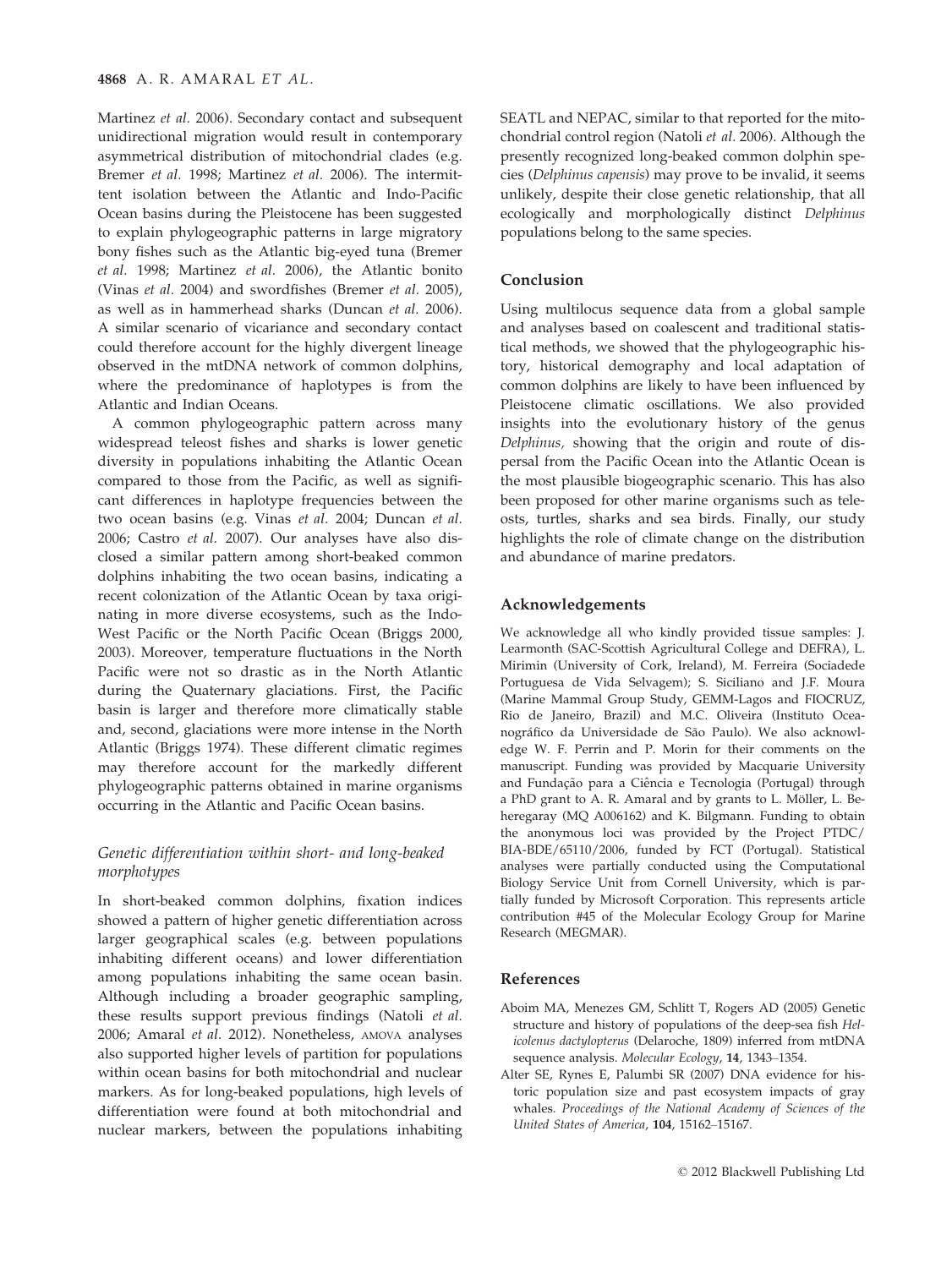- Amaral AR, Sequeira M, Cedeira-Martínez J, Coelho MM (2007) New insights on population genetic structure of Delphinus delphis from the northeast Atlantic and phylogenetic relationships within the genus inferred from two mitochondrial markers. Marine Biology, 151, 1967–1976.
- Amaral AR, Silva MC, Möller LM, Beheregaray LB, Coelho MM (2010) Anonymous nuclear markers for cetacean species. Conservation Genetics, 11, 1143–1146.
- Amaral AR, Beheregaray LB, Bilgmann K et al. (2012) Seascape genetics of a globally distributed, highly mobile marine mammal: the short-beaked common dolphin (genus Delphinus). PLoS One, 7, e31482.
- Arnason U, Gullberg A, Janke A (2004) Mitogenomic analyses provide new insights into cetacean origin and evolution. Gene, 333, 27–34.
- Au DWK, Perryman WL (1985) Dolphin habitats in the eastern tropical Pacific. Fishery Bulletin, 83, 623–643.
- Avise JC, Nelson WS, Bowen BW, Walker D (2000) Phylogeography of colonially nesting seabirds, with special reference to global matrilineal patterns in the sooty tern (Sterna fuscata). Molecular Ecology, 9, 1783–1792.
- Ballance LT, Pitman RL, Fiedler PC (2006) Oceanographic influences on seabirds and cetaceans of the eastern tropical Pacific: a review. Progress in Oceanography, 69, 360–390.
- Bandelt HJ, Forster P, Rohl A (1999) Median-joining networks for inferring intraspecific phylogenies. Molecular Biology and Evolution, 16, 37–48.
- Banguera-Hinestroza E, Bjorge A, Reid RJ, Jepson P, Hoelzel AR (2010) The influence of glacial epochs and habitat dependence on the diversity and phylogeography of a coastal dolphin species: Lagenorhynchus albirostris. Conservation Genetics, 11, 1823–1836.
- Bilgmann K, Möller LM, Harcourt RG, Gales R, Beheregaray LB (2008) Common dolphins subject to fisheries impacts in Southern Australia are genetically differentiated: implications for conservation. Animal Conservation, 11, 518–528.
- Bowen BW, Clark AM, Abreu-Grobois FA, Chaves A, Reichart HA, Ferl RJ (1997) Global phylogeography of the ridley sea turtles (Lepidochelys spp.) as inferred from mitochondrial DNA sequences. Genetica, 101, 179–189.
- Bremer JRA, Stequert B, Robertson NW, Ely B (1998) Genetic evidence for inter-oceanic subdivision of bigeye tuna (Thunnus obesus) populations. Marine Biology, 132, 547–557.
- Bremer JRA, Vinas J, Mejuto J, Ely B, Pla C (2005) Comparative phylogeography of Atlantic bluefin tuna and swordfish: the combined effects of vicariance, secondary contact, introgression, and population expansion on the regional phylogenies of two highly migratory pelagic fishes. Molecular Phylogenetics and Evolution, 36, 169–187.
- Briggs JC (1974) Marine Zoogeography. McGraw-Hill, New York.
- Briggs JC (2000) Centrifugal speciation and centres of origin. Journal of Biogeography, 27, 1183–1188.
- Briggs JC (2003) Marine centres of origin as evolutionary engines. Journal of Biogeography, 30, 1–18.
- Brown DM, Brenneman RA, Koepfli KP et al. (2007) Extensive population genetic structure in the giraffe. Bmc Biology, 5, 13.
- Buonaccorsi VP, McDowell JR, Graves JE (2001) Reconciling patterns of inter-ocean molecular variance from four classes of molecular markers in blue marlin (Makaira nigricans). Molecular Ecology, 10, 1179–1196.
- Caballero S, Jackson J, Mignucci-Giannoni AA et al. (2008) Molecular systematics of South American dolphins Sotalia: Sister taxa determination and phylogenetic relationships, with insights into a multi-locus phylogeny of the Delphinidae. Molecular Phylogenetics and Evolution, 46, 252–268.
- Castro ALF, Stewart BS, Wilson SG et al. (2007) Population genetic structure of Earth's largest fish, the whale shark (Rhincodon typus). Molecular Ecology, 16, 5183–5192.
- Clark PU, Alley RB, Pollard D (1999) Northern hemisphere ice sheet influences on global climate change. Science, 286, 1104– 1111.
- Diaz-Jaimes P, Urlbe-Alcocer M, Rocha-Olivares A, Garcia-de-Leon FJ, Nortmoon P, Durand JD (2010) Global phylogeography of the dolphinfish (Coryphaena hippurus): the influence of large effective population size and recent dispersal on the divergence of a marine pelagic cosmopolitan species. Molecular Phylogenetics and Evolution, 57, 1209–1218.
- Drummond AJ, Rambaut A (2007) BEAST: Bayesian evolutionary analysis by sampling trees. Bmc Evolutionary Biology, 7, 214.
- Drummond AJ, Rambaut A, Shapiro B, Pybus OG (2005) Bayesian coalescent inference of past population dynamics from molecular sequences. Molecular Biology and Evolution, 22, 1185–1192.
- Duncan KM, Martin AP, Bowen BW, De Couet HG (2006) Global phylogeography of the scalloped hammerhead shark (Sphyrna lewini). Molecular Ecology, 15, 2239–2251.
- Excoffier L, Lischer HEL (2010) Arlequin suite ver 3.5: a new series of programs to perform population genetics analyses under Linux and Windows. Molecular Ecology Resources, 10, 564–567.
- Grant WS, Bowen BW (2006) Living in a tilted world: climate change and geography limit speciation in Old World anchovies (Genus Engraulis). Biological Journal of the Linnean Society, 88, 673–690.
- Graves JE, McDowell JR (1995) Inter-ocean genetic-divergence of istiophorid billfishes. Marine Biology, 122, 193–203.
- Harlin-Cognato AD, Markowitz T, Wuersig B, Honeycutt RL (2007) Multi-locus phylogeography of the dusky dolphin (Lagenorhynchus obscurus): passive dispersal via the west-wind drift or response to prey species and climate change? BMC Evolutionary Biology, 7, 17.
- Harpending HC (1994) Signature of ancient population growth in a low-resolution mitochondrial DNA mismatch distribution. Human Biology, 66, 591-600.
- Heled J, Drummond AJ (2008) Bayesian inference of population size history from multiple loci. BMC Evolutionary Biology, 8, 289.
- Heled J, Drummond AJ (2010) Bayesian inference of species trees from multilocus data. Molecular Biology and Evolution, 27, 570–580.
- Hewitt GM (1996) Some genetic consequences of ice ages, and their role in divergence and speciation. Biological Journal of the Linnean Society, 58, 247–276.
- Hewitt G (2000) The genetic legacy of the quaternary ice ages. Nature, 405, 907–913.
- Hickerson MJ, Cunningham CW (2005) Contrasting quaternary histories in an ecologically divergent sister pair of low-dispersing intertidal fish (Xiphister) revealed by multilocus DNA analysis. Evolution, 59, 344–360.
- Kingston SE, Rosel PE (2004) Genetic differentiation among recently diverged delphinid taxa determined using AFLP markers. Journal of Heredity, 95, 1–10.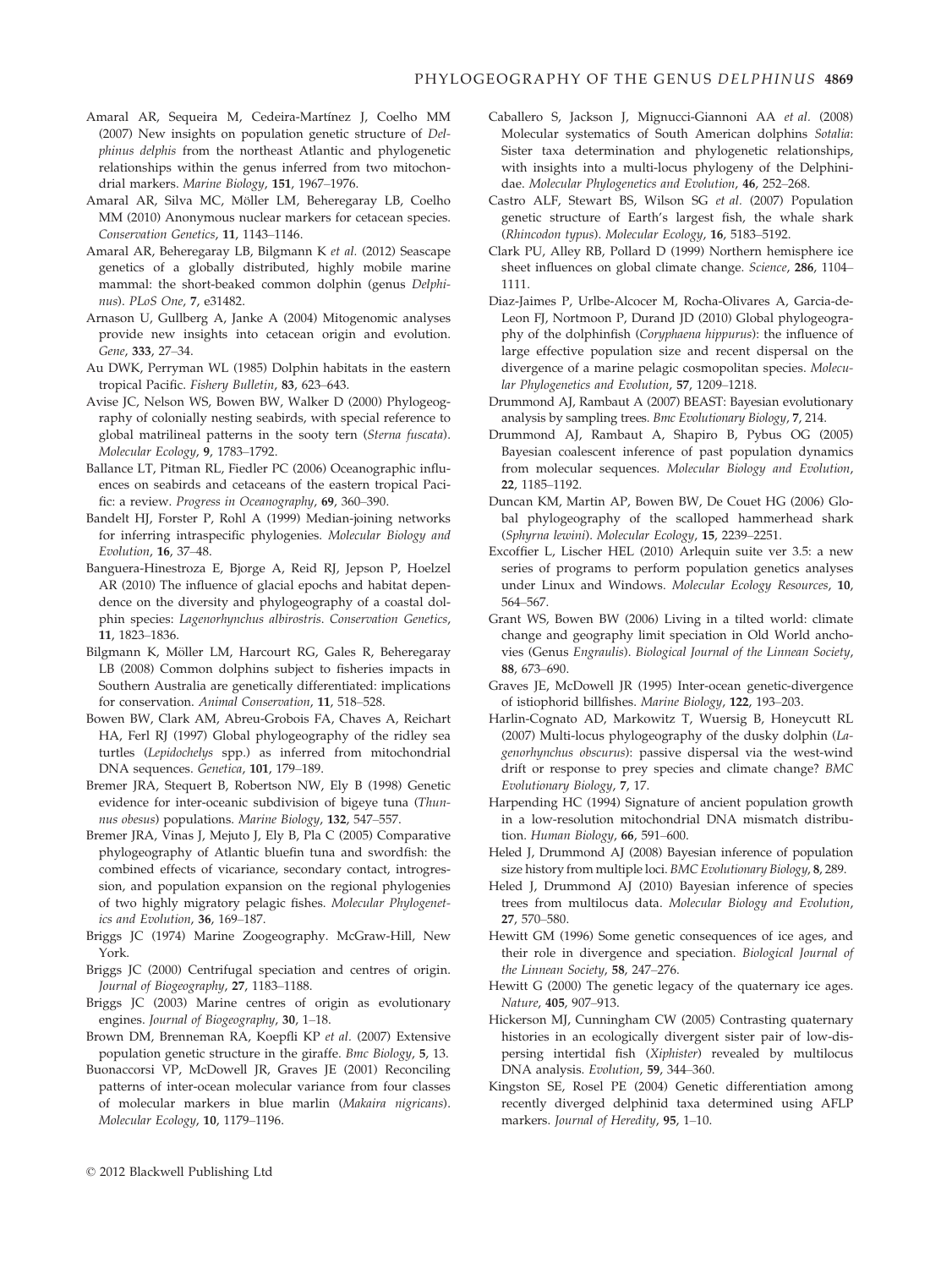- Larmuseau MHD, Van Houdt JKJ, Guelinckx J, Hellemans B, Volckaert FAM (2009) Distributional and demographic consequences of Pleistocene climate fluctuations for a marine demersal fish in the north-eastern Atlantic. Journal of Biogeography, 36, 1138–1151.
- Lawrence KT, Liu ZH, Herbert TD (2006) Evolution of the eastern tropical Pacific through Plio-Pleistocene glaciation. Science, 312, 79–83.
- LeDuc RG (2009) Delphinids, overview. In: Encyclopedia of Marine Mammals (eds Perrin WF, Würsig B and Thewissen JGM), pp. 298–302. Academic Press, New York.
- LeDuc RG, Perrin WF, Dizon AE (1999) Phylogenetic relationships among the delphinid cetaceans based on full cytochrome b sequences. Marine Mammal Science, 15, 619–648.
- Lee SY, Poulsen CJ (2005) Tropical Pacific climate response to obliquity forcing in the Pleistocene. Paleoceanography, 20, 10.
- Librado P, Rozas J (2009) DnaSP v5: a software for comprehensive analysis of DNA polymorphism data. Bioinformatics, 25, 1451–1452.
- Lindberg DR (1991) Marine biotic interchange between the northern and southern hemispheres. Paleobiology, 17, 308– 324.
- Liu JX, Tatarenkov A, Beacham TD, Gorbachev V, Wildes S, Avise JC (2011) Effects of Pleistocene climatic fluctuations on the phylogeography and demographic histories of Pacific herring (Clupea pallasii). Molecular Ecology, 20, 3879–3893.
- Lopez MD, Alcocer MU, Jaimes PD (2010) Phylogeography and historical demography of the Pacific Sierra mackerel (Scomberomorus sierra) in the Eastern Pacific. BMC Genetics, 11, 34.
- Lyons LA, Kehler JS, O'Brien SJ (1999) Development of comparative anchor tagged sequences (CATS) for canine genome mapping. Journal of Heredity, 90, 15-26.
- Maddison WP, Maddison DR (2007) Mesquite: a modular system for avolutionary analysis. Version 2.0. Available from http://mesquiteproject.org.
- Mangel JC, Alfaro-Shigueto J, Van Waerebeek K et al. (2010) Small cetacean captures in Peruvian artisanal fisheries: high despite protective legislation. Biological Conservation, 143, 136 –143.
- Marko PB (2004) 'What's larvae have to do with it?' Disparate patterns of post-glacial population structure in two benthic marine gastropods with identical dispersal potential. Molecular Ecology, 13, 597–611.
- Martinez P, Gonzalez EG, Castilho R, Zardoya R (2006) Genetic diversity and historical demography of Atlantic bigeye tuna (Thunnus obesus). Molecular Phylogenetics and Evolution, 39, 404–416.
- McGowen MR, Spaulding M, Gatesy J (2009) Divergence date estimation and a comprehensive molecular tree of extant cetaceans. Molecular Phylogenetic and Evolution, 53, 891–906.
- Mirimin L, Westgate A, Rogan E et al. (2009) Population structure of short-beaked common dolphins (Delphinus delphis) in the North Atlantic Ocean as revealed by mitochondrial and nuclear genetic markers. Marine Biology, 156, 821 –834.
- Möller LM, Kerstin B, Charlton-Robb K, Beheregaray L (2008) Multi-gene evidence for a new bottlenose dolphin species in southern Australia. Molecular Phylogenetics and Evolution, 49, 674–681.
- Möller LM, Valdez FP, Allen S, Bilgmann K, Corrigan S, Beheregaray LB (2011) Fine-scale genetic structure in shortbeaked common dolphins (Delphinus delphis) along the East Australian Current. Marine Biology, 158, 113–126.
- Morley JJ, Dworetzky BA (1991) Evolving Pliocene Pleistocene climate – a north Pacific perspective. Quaternary Science Reviews, 10, 225–237.
- Murphy S, Winship A, Dabin W et al. (2009) Importance of biological parameters in assessing the status of Delphinus delphis. Marine Ecology-Progress Series, 388, 273–291.
- Natoli A, Peddemors VM, Rus-Hoelzel A (2004) Population structure and speciation in the genus Tursiops based on microsatellite and mitochondrial DNA analyses. Journal of Evolutionary Biology, 17, 363–375.
- Natoli A, Cañadas A, Peddemors VM et al. (2006) Phylogeography and alpha taxonomy of the common dolphin (Delphinus sp.). Journal of Evolutionary Biology, 19, 943–954.
- Nielsen R, Wakeley J (2001) Distinguishing migration from isolation: a Markov chain Monte Carlo approach. Genet, 158, 885–896.
- Palsboll PJ, Berube M, Aguilar A, Notarbartolo-Di-Sciara G, Nielsen R (2004) Discerning between recurrent gene flow and recent divergence under a finite site mutation model applied to North Atlantic and Mediterranean Sea fin whale (Balaenoptera physalus) populations. Evolution, 58, 670–675.
- Pastene LA, Goto M, Kanda N et al. (2007) Radiation and speciation of pelagic organisms during periods of global warming: the case of the common minke whale, Balaenoptera acutorostrata. Molecular Ecology, 16, 1481–1495.
- Peeters FJC, Acheson R, Brummer GJA et al. (2004) Vigorous exchange between the Indian and Atlantic oceans at the end of the past five glacial periods. Nature, 430, 661–665.
- Perrin WF (2007) The South Africa species gate. In: Whales and Dolphins of the Southern Africa Subregion (ed. Best PB), pp. 15–16. Cambridge University Press, New York.
- Perrin WF (2009) Common dolphins, Delphinus delphis and D. capensis. In: Encyclopedia of Marine Mammals (eds Perrin WF, Würsig B, Thewissen JGM), pp. 255-259. Academic Press, New York.
- Perrin WF, Mitchell ED, van Bree PJH (1978). Historical zoogeography of tropical pelagic dolphins. II Congressus Theriologicus Internationalis, 20–27 June, 1978, Brno, Czechoslovakia. Abstracts:73.
- Pichler FB, Robineau D, Goodall RNP, Meÿer MA, Olivarría C, Baker CS (2001) Origin and radiation of Southern Hemisphere coastal dolphins (genus Cephalorhynchus). Molecular Ecology, 10, 2215–2223.
- Posada D (2008) jModelTest: phylogenetic model averaging. Molecular Biology and Evolution, 25, 1253–1256.
- Querouil S, Freitas L, Cascao I et al. (2010) Molecular insight into the population structure of common and spotted dolphins inhabiting the pelagic waters of the Northeast Atlantic. Marine Biology, 157, 2567–2580.
- Rambaut A, Drummond AJ (2007) Tracer v1.4. Available from http://beast.bio.ed.ac.uk/Tracer.
- Rambaut A, Drummond AJ (2010) TreeAnnotator v.1.6.1. Available from http://beast.bio.ed.ac.uk/TreeAnnotator.
- Rice WR (1989) Analyzing tables of statistical tests. Evolution, 43, 223–225.